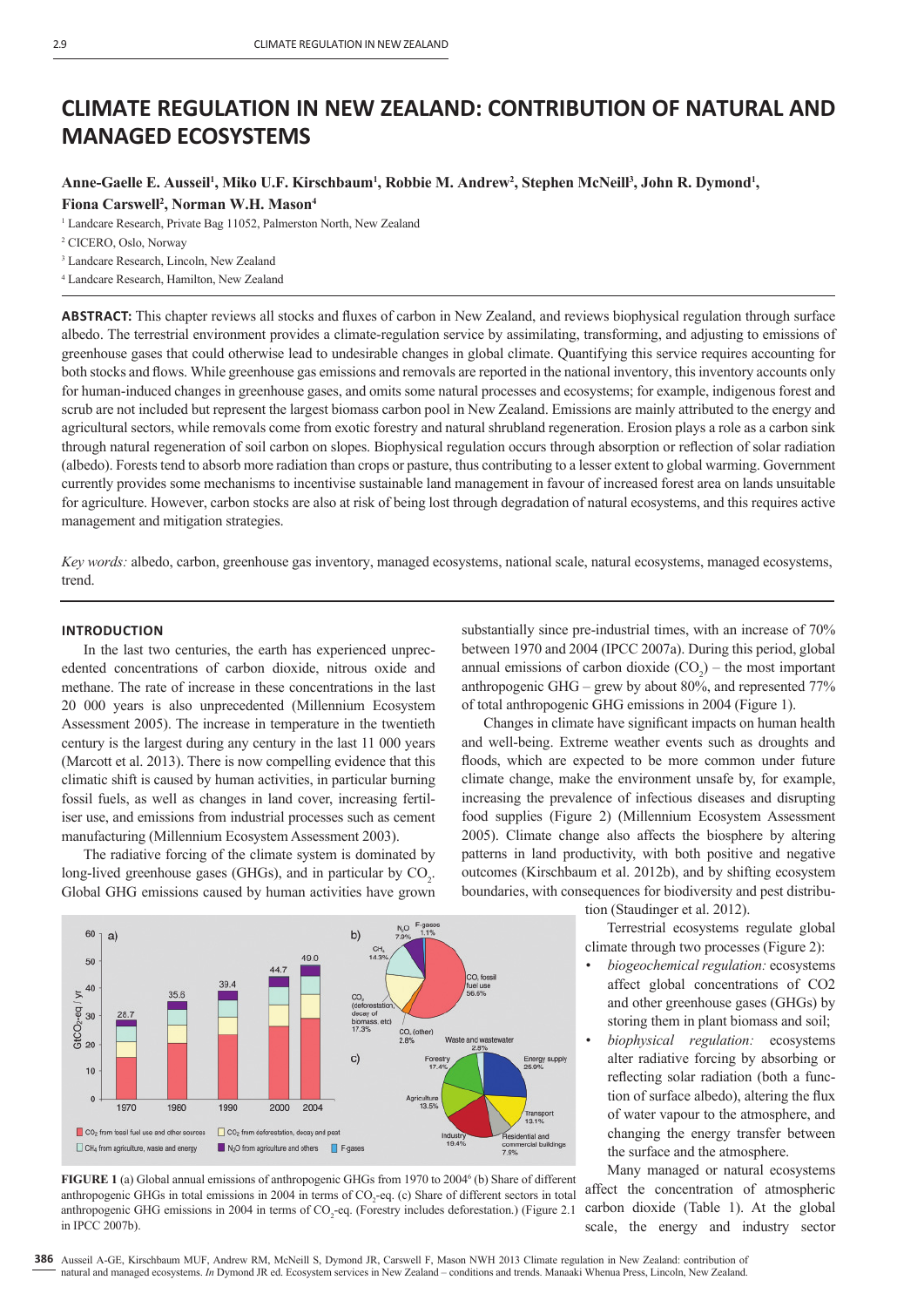

**FIGURE 2** Ecosystem effects on climate regulation (adapted from the Millennium EcosystemAssessment 2003).

**TABLE 1** Summary of likely warming and cooling effects of various ecosystems

| Driver            | Energy<br>/Industry | Livestock<br>farmland | Exotic<br>forestry | Natural forests<br>/shrubland | Fresh-<br>water<br>wetlands |
|-------------------|---------------------|-----------------------|--------------------|-------------------------------|-----------------------------|
| CO <sub>2</sub>   |                     |                       |                    |                               |                             |
| CH <sub>a</sub>   |                     |                       |                    |                               |                             |
| $N_2O$            |                     |                       |                    |                               |                             |
| Surface<br>albedo |                     |                       |                    |                               |                             |

contributes the greatest amount to carbon emissions. Farmland is usually a net emitter of greenhouse gases, contributing methane from livestock's enteric fermentation and dung deposition, and nitrous oxide from fertiliser use and urine deposition on the soils. Forests and shrubland have a cooling effect because they sequester carbon in above-ground biomass, although this is partially offset by a warming effect from a lower albedo (Kirschbaum et al. 2011, 2013). Wetlands are the dominant natural source of global  $CH<sub>4</sub>$ emissions, but they also act as carbon sinks because their anaerobic conditions prevent decomposition of organic matter. This on-going carbon gain by wetlands tends to counter-balance their emissions of  $CH<sub>4</sub>$  (Whiting and Chanton 2001).

In New Zealand, greenhouse gas emissions and removals are reported under the United Nations Framework Convention on Climate Change (UNFCCC). New Zealand's greenhouse gas inventory report includes the emissions and removals of greenhouse gases from all anthropogenic sources (Ministry for the Environment 2012).

While New Zealand's emissions of long-lived greenhouse gases represent less than 0.2 per cent of total global emissions, in



**FIGURE 3** Total greenhouse gas emission (tonnes of  $CO<sub>2</sub>$  equivalent per year) per capita for selected countries in 2010 (European Commission 2011).

2010 it ranked 15<sup>th</sup> highest per capita out of 153 countries with populations above 1 million (Figure 3). However, a substantial proportion of the country's emissions is generated during production of exported goods; when these are excluded and those generated overseas for New Zealand's imports are included, the country's 'consumption' emissions per capita drop by about 30% (Andrew et al. 2008).

The national greenhouse gas inventory is not exhaustive and some natural processes on managed land are omitted. These include the

capacity of some soils to oxidise methane (Price et al. 2004; Saggar et al. 2008), and the effect of erosion on carbon (Kirschbaum et al. 2009; Dymond 2010). When accounting for the sequestration of carbon from natural reversion of grasslands into shrublands, the inventory only considers non-forest land converted to forest since 1990, and this represents only 5% of the post-1989 forest category (Ministry for the Environment 2012). In reality, native shrublands in the natural forest category are also regenerating, and thus sequestering, carbon to some degree. However, the current inventory assumes that carbon stocks in natural forests do not change until re-measurements of the national plot network.

This chapter compiles information on the major contributors to the greenhouse gas budget in New Zealand, including the state of carbon stocks in various ecosystems and the current fluxes of the major greenhouse gases. It reviews trends in fluxes and conditions of managed and natural ecosystems for climate regulation. It outlines current emissions and sinks from managed and natural ecosystems. Problems that threaten the climate regulation service, options for sustainable management, and knowledge gaps are discussed.

## **CARBON STORAGE**

*Soil carbon*

Soils represent the largest terrestrial pool of carbon and play an important part in the global carbon cycle. Soil carbon stocks in undisturbed ecosystems are generally in a steady state, with inputs from plants balancing losses through decomposition. The amount of carbon depends on the nature of vegetation, climate and soil type, but this level changes when management changes. For example, soil carbon is generally lower after conversion of pasture into forestry, but this is offset by the subsequent gain in carbon from tree growth (Guo and Gifford 2002; Kirschbaum et al. 2009).

Because soil is a complex system with processes operating at different spatial and temporal scales, numerical modelling is difficult (Vasques et al. 2012). At the broadest spatial scale, climate, the underlying geological substrate and geomorphological processes determine the overall trend in soil carbon; while at the finest spatial scale microbial decomposition of plant and animal residues as well as soil mineralogy and micro-physical structure have a pivotal role in forming and binding soil carbon (Stockmann et al. 2013). Similarly, long-term trends in land cover result in slow changes in soil carbon, while episodic events such as landslides operate at much shorter time scales.

Modelling an environmental parameter and its response to environmental factors over all spatial and temporal scales is a formidable task (Blöschl 1999), so most practical efforts have a narrow, spatial focus. They may, for instance, operate with high spatial resolution at a single location, or may operate over large distances with coarse spatial resolution. Moreover, the temporal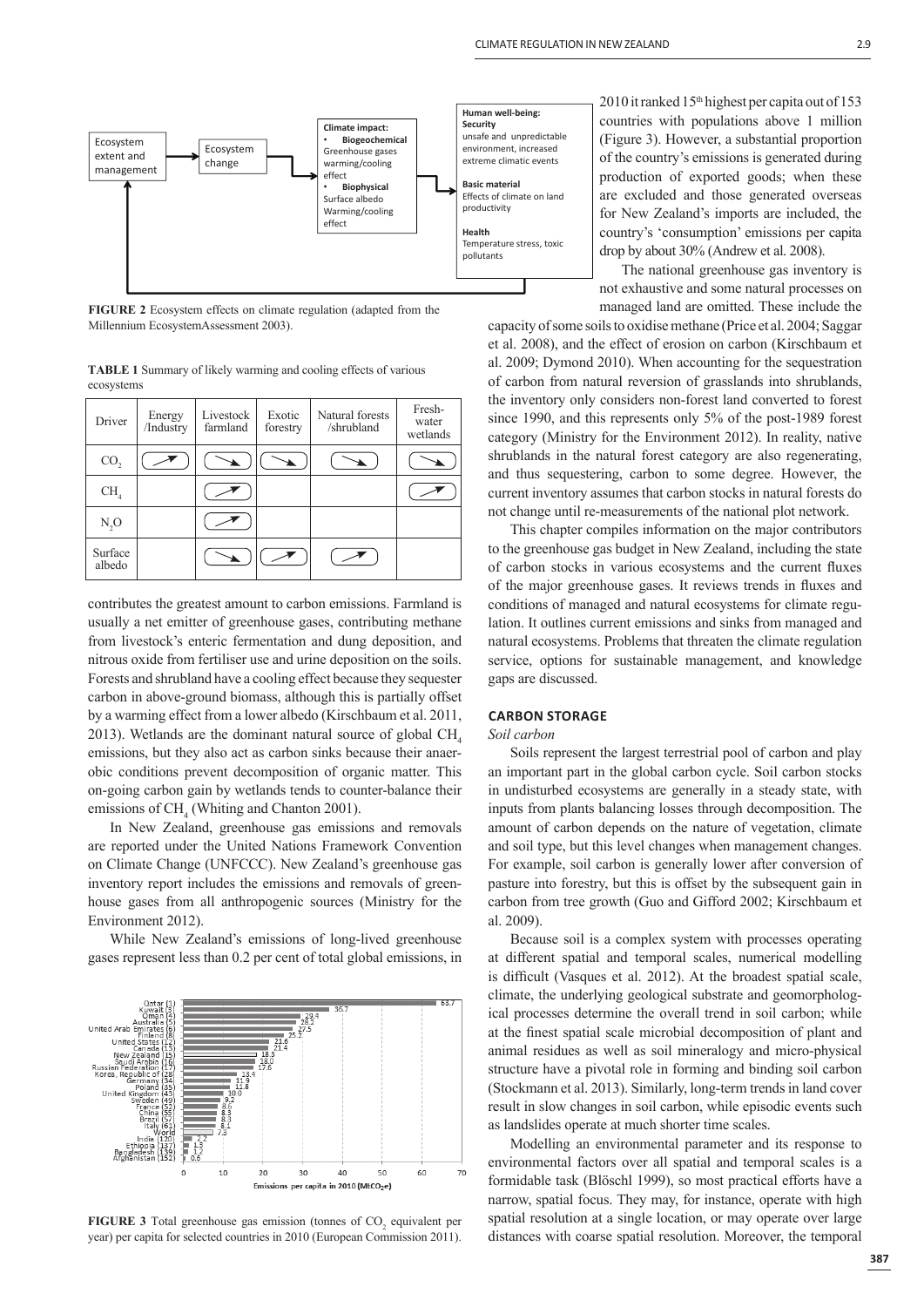change of soil carbon is difficult to measure, partly because soil carbon changes slowly in response to climate or anthropogenic effects, and partly because national soil carbon sampling efforts are temporally unbalanced. Therefore, most studies either average soil carbon over all time scales or use observational estimates of soil carbon that are assumed to be at a common time. Exogenous information such as a land-cover change map is used to act as a surrogate for temporal change in the past or as part of a future scenario. Each of the above approaches has advantages and disadvantages, depending on the problem being addressed.

Accounting for soil carbon –– In New Zealand, a Carbon Monitoring System (CMS) was developed by Landcare Research with funding from the Foundation for Research, Science, and Technology (FRST) and the Ministry for the Environment (MfE). This system uses a statistical model to estimate the total national soil carbon within different land-use and soil types, using a simplified land-use map and soil–climate types (Scott et al. 2002). By incorporating land use, the model can estimate not only current soil C stocks but also potential soil C changes that might accompany future land-use changes.

A refined version of this CMS, described by Tate et al. (2003, 2005) and Baisden et al. (2006), added a first-order estimate of susceptibility to erosion based on slope and annual rainfall (Giltrap et al. 2001). Changes in land cover/use were assumed to be the key drivers of annual and 10-yearly changes in soil C; other drivers (soil/climate/erosivity index) were assumed constant through time. A further refinement to the CMS model incorporated spatial correlation between soil samples, recognising that soils are sampled opportunistically rather than strictly randomly (McNeill et al. 2009, 2010, 2012).

Since the original development of the model, other sources of soil C data have been added by MfE, including random samples within natural forests, existing annual cropland records (McNeill et al. 2010), and records from perennial cropland (McNeill 2012). The inclusion of natural forest samples spatially balances the coverage, albeit in only one land-cover class, while the increase in the number of records reduces uncertainty in the estimated change in soil C caused by changes in land use.

Testing of the national CMS model continues: most recently, Hedley et al. (2012) tested it for stony and non-stony soils. These tests suggested that land management had not measurably affected soil C concentrations during any period after database samples were first collected.

Estimates of soil carbon pools — Scott et al. (2002) estimated soil C for 1990 as 1152±44, 1439±73, and 1602±167 Mt C for the 0–0.1, 0.1–0.3, and 0.3–1.0 m soils layers respectively (mean plus-or-minus the standard deviation). They found that New Zealand soil C values derived from the CMS generally contain higher soil C levels than the default IPCC values, despite the fact that the IPCC values are for undisturbed vegetation.

Tate et al.  $(2005)$  refined these estimates of national soil C to 1300±20, 1590±30, and 1750±70 Mt C for the 0–0.1, 0.1–0.3, and  $0.3-1.0$  m soils layers respectively. These figures are between 9% and 12% higher than corresponding values from Scott et al.  $(2002)$ , and the standard error is significantly smaller. Tate et al. also found that most soil C is stored in grazing lands  $(1480±60$ Mt to 0.3 m depth), appearing to be at or near steady state. The conversion of these grazing lands to exotic forests and shrubland contributed most to the predicted national soil C loss of 0.6±0.2 Mt C yr<sup>-1</sup> over the period 1990–2000. This represented a refinement of their earlier (Tate et al. 2003) estimate of national soil C losses of 0.9±0.4 Mt C yr−<sup>1</sup> for all land-use changes over the 1990–2000 period; in that study they identified uncertainties as arising mainly from estimates of area changes and coefficients associated with land-use classes with limited soil C data. The latest greenhouse gas inventory extends by a further 10 years the period over which these stocks and losses are estimated; using an IPCC Tier 1 method, it reports an average loss from conversion of grazing lands over 1990–2010 of 0.41 Mt C  $yr^{-1}$  (Ministry for the Environment 2012).

Table 2 describes some soil carbon density values from Scott et al. 2002 and the values used in the last two National greenhouse gas Inventory Reports (NIR) (Ministry for the Environment 2011, 2012). Note that the NIR 2011 used the CMS model (Tier 2 model) described in this section, while the NIR 2012 returned to a Tier 1 methodology because an in-country Expert Review Team organised by the UNFCCC recommended increased sampling in under-represented land-use classes (especially wetland, croplands and post-1989 forests) to reduce uncertainty and enable any statistically significant changes to be detected (UNFCCC 2011).

TABLE 2 Estimated soil carbon density in tC ha<sup>-1</sup> in New Zealand

|                       | <b>Ecosystem</b><br>type                            | Scott et<br>al (1997) | (MfE, 2011)           | (MfE, 2012)<br>(IPCC<br>defaults) |
|-----------------------|-----------------------------------------------------|-----------------------|-----------------------|-----------------------------------|
| Natural               | Natural forest                                      | 144-176               | $92.04 \pm 3.66$      | 92.59                             |
| ecosystems            | Natural scrub                                       | 133-166               |                       |                                   |
|                       | Wetlands                                            | 228                   | $97.35 \pm 18.22$     | 92.59                             |
|                       | Tussock<br>grasslands                               | 144-177               |                       |                                   |
| Managed<br>ecosystems | Planted forest<br>$(\text{pre-1990})$<br>post-1989) | 163                   | $88.96 \pm 5.45$      | 92.59                             |
|                       | Annual<br>cropland                                  | 145                   | $90.99 \pm 4.38$      | 59.82                             |
|                       | Perennial<br>cropland                               | 137                   | $101.24 \pm$<br>11.83 | 97.76                             |
|                       | High-produc-<br>ing grassland                       | 147                   | $104.99 \pm 3.08$     | 117.16                            |
|                       | Low-produc-<br>ing grassland                        | 151                   | $105.8 \pm 4.15$      | 105.55                            |
|                       | Grassland<br>with woody<br>biomass                  |                       | $98.42 \pm 3.59$      | 92.59                             |
|                       | Settlements                                         |                       | $105.8 \pm 4.15$      | 64.81                             |
|                       | Other land                                          |                       | $64.94 \pm 20.63$     | 92.59                             |

#### *Biomass carbon*

New Zealand has seen major clearance of native vegetation, particularly since European settlement. The indigenous forest cover has reduced by 70% from its original cover before human settlement. In comparison, half of the world's forest has been lost in the last 5,000 years, with 5.2 million ha lost in the past ten years (FAO 2012). Deforestation has consequences on carbon with total anthropogenic vegetation carbon loss estimated at 3.4Gt C (Scott et al. 2001).

Tate et al. (1997) compiled the first inventory of biomass carbon stocks in New Zealand. Using a national vegetation map (Newsome 1987) and plant biomass from a review of the literature, they found that more than 80% of carbon in vegetation occurred in indigenous forest ecosystems. Subsequently, Carswell et al. (2008) estimated current total carbon stocks in conservation land and potential carbon stocks based on predictions of how much land could potentially be covered by indigenous vegetation (Leathwick  $2001$ ); they then refined the study using additional plot data presented in Mason et al. (2012). Non-forest biomass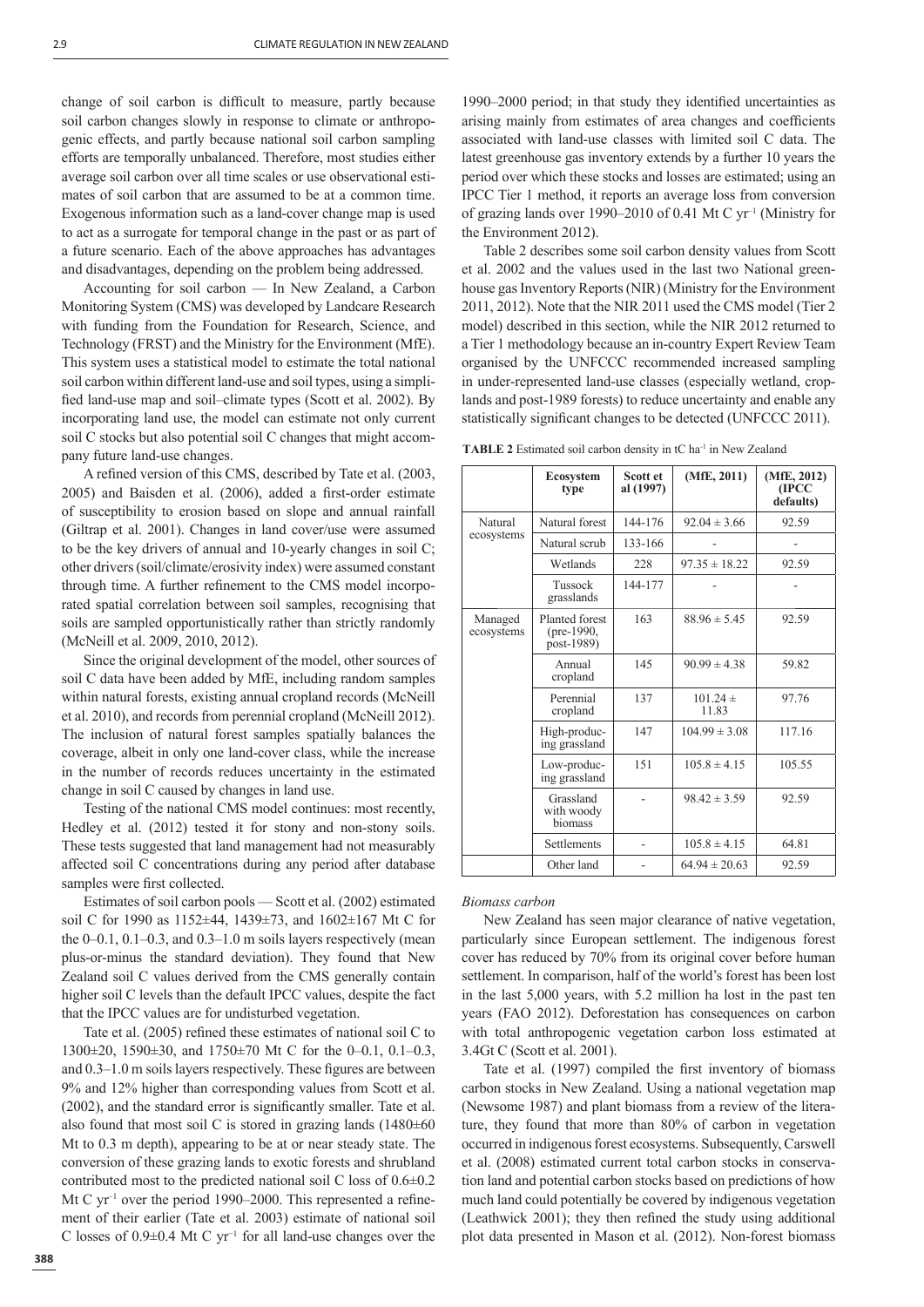carbon was estimated using the values of Tate et al. (1997), while shrubland and forest carbon was estimated from 1243 plots comprising a subset of the national Land Use and Carbon Analysis System (LUCAS) dataset (Payton et al. 2004). Carswell et al. (2008) then used Generalised Regression and Spatial Prediction (GRASP), as outlined in Mason et al. (2012), to extrapolate these data over the entire country to give a total current carbon surface for any land described as either "indigenous forest" or "shrubland" within the Land Cover Database 1996–97 (LCDB1, Ministry for the Environment 2009).

We intersected this layer, which excludes soil carbon, with a basic ecosystem layer (Dymond et al. 2012), itself a combination of Land Cover Database 3 and EcoSat Forests (Shepherd et al. 2002). Average carbon stock per hectare and total biomass carbon stocks were then summarised by ecosystem type (both natural and managed) (Table 3). Nearly 1400 MtC is stored in New

Zealand's above-ground biomass carbon of indigenous forest and scrub (Table 3), representing 80% of the national vegetation C estimates, and within this indigenous forest and scrub, beech forests have a pivotal role as a biomass carbon stock (especially in the South Island) (Figure 4). Most of these beech forests are managed by the Department of Conservation, and are therefore currently protected.

## **GREENHOUSE GAS FLUXES**

## *Carbon*

Energy, industry and waste –– One of the largest sources of greenhouse gas emissions from human activities in New Zealand is the burning of fossil fuels for electricity and transportation (43% of the total GHG emission in  $CO<sub>2</sub>$ -e) (Ministry for the Environment 2012). The largest contribution in the energy sector is from transport (20% of total emissions), which depends

**TABLE 3** Estimated biomass carbon stocks for various natural and managed ecosystems in New Zealand

|                       |                                            | Area $(kha)^4$ | <b>Carbon</b> density<br>$(tCha^{-1})$         | <b>Estimated total</b><br>carbon stocks (Mt C) | % of total<br>biomass |
|-----------------------|--------------------------------------------|----------------|------------------------------------------------|------------------------------------------------|-----------------------|
|                       | Mānuka/kānuka Shrubland                    | 1,212          | $51^{(2)}$                                     | 61                                             | 3%                    |
|                       | Subalpine scrub                            | 478            | $86^{(3)(4)}$                                  | 41                                             | $2\%$                 |
|                       | Podocarp forest                            | 63             | $174^{(3)(4)}$                                 | 11                                             | $1\%$                 |
|                       | <b>Broadleaved</b> forest                  | 349            | $202^{(3)(4)}$                                 | 70                                             | $4\%$                 |
|                       | Beech forest                               | 2,134          | $219^{(3)(4)}$                                 | 467                                            | 27%                   |
|                       | MixedPodocarp-broadleaved Forest           | 1,336          | $200^{(3)(4)}$                                 | 267                                            | 15%                   |
| Natural<br>ecosystems | Mixed beech podocarp<br>broadleaved forest | 1,826          | $224^{(3)(4)}$                                 | 410                                            | 23%                   |
|                       | Mixed beech broadleaved                    | 98             | $218^{(3)(4)}$                                 | 21                                             | $1\%$                 |
|                       | Unspecified indigenous forest              | 419            | $102^{(3)(4)}$                                 | 43                                             | $2\%$                 |
|                       | Total indigenous forest and scrub          |                |                                                | 1,392                                          | 79%                   |
|                       | Natural freshwater wetlands                | 193            | $31^{(1)}$                                     | 6                                              | $0.3\%$               |
|                       | Pakihi                                     | 56             | $20^{(1)}$                                     |                                                | $0.1\%$               |
|                       | Tussock grassland                          | 2,583          | $11 - 27$ <sup>(1-2)</sup>                     | 57                                             | $3\%$                 |
|                       | High-producing grassland                   | 8,765          | $\overline{7}$                                 | 61                                             | $3\%$                 |
|                       | Low producing grassland                    | 1,658          | 3                                              | 5                                              | 0.3%                  |
| Managed               | Cropland: annual                           | 334            | $5^{(5)}$                                      | $\overline{2}$                                 | 0.1%                  |
| ecosystems            | Cropland: perennial (orchards, vineyards)  | 102            | $19^{(5)}$                                     | $\overline{2}$                                 | $0.1\%$               |
|                       | Exotic forestry                            | 2,036          | - Pre-1990: 124 $(5)$<br>- Post-1989: 88 $(5)$ | 231                                            | 13%                   |
| <b>TOTAL</b>          |                                            |                |                                                | 1,757                                          | 100%                  |

(1) Tate et al  $(1997)$ ; (2) Carswell et al  $(2008)$ ; (3) Mason et al  $(2012)$  (4) LCDB3 (Landcare Research Ltd 2012) with Ecosat Forest categories as specified in (Dymond et al. 2012) and wetland categories from Ausseil et al. (2011a) ; (5) Ministry for the Environment (2012)



**FIGURE 4** Estimated total biomass carbon stocks in indigenous forests (North and South Island).

almost entirely on fossil fuels. Within the OECD, New Zealand has one of the lowest proportions of  $CO<sub>2</sub>$ -e emissions from power generation (7.5% of total GHG emission, 15% of the energy sector) (IEA 2012), with over 70% of electricity generated from renewable sources in recent years (MBIE 2013). The three remaining IPCC categories contribute only marginally to total emissions: industrial processes (6.7%), solvents (0.04%), and solid waste (2.8%).

Exotic Forestry –– Exotic forests in New Zealand sequester carbon through growth of trees for timber and paper production. Exotic forestry occupies about 2 million ha (Table 3) (Landcare Research 2012) with *Pinus radiata*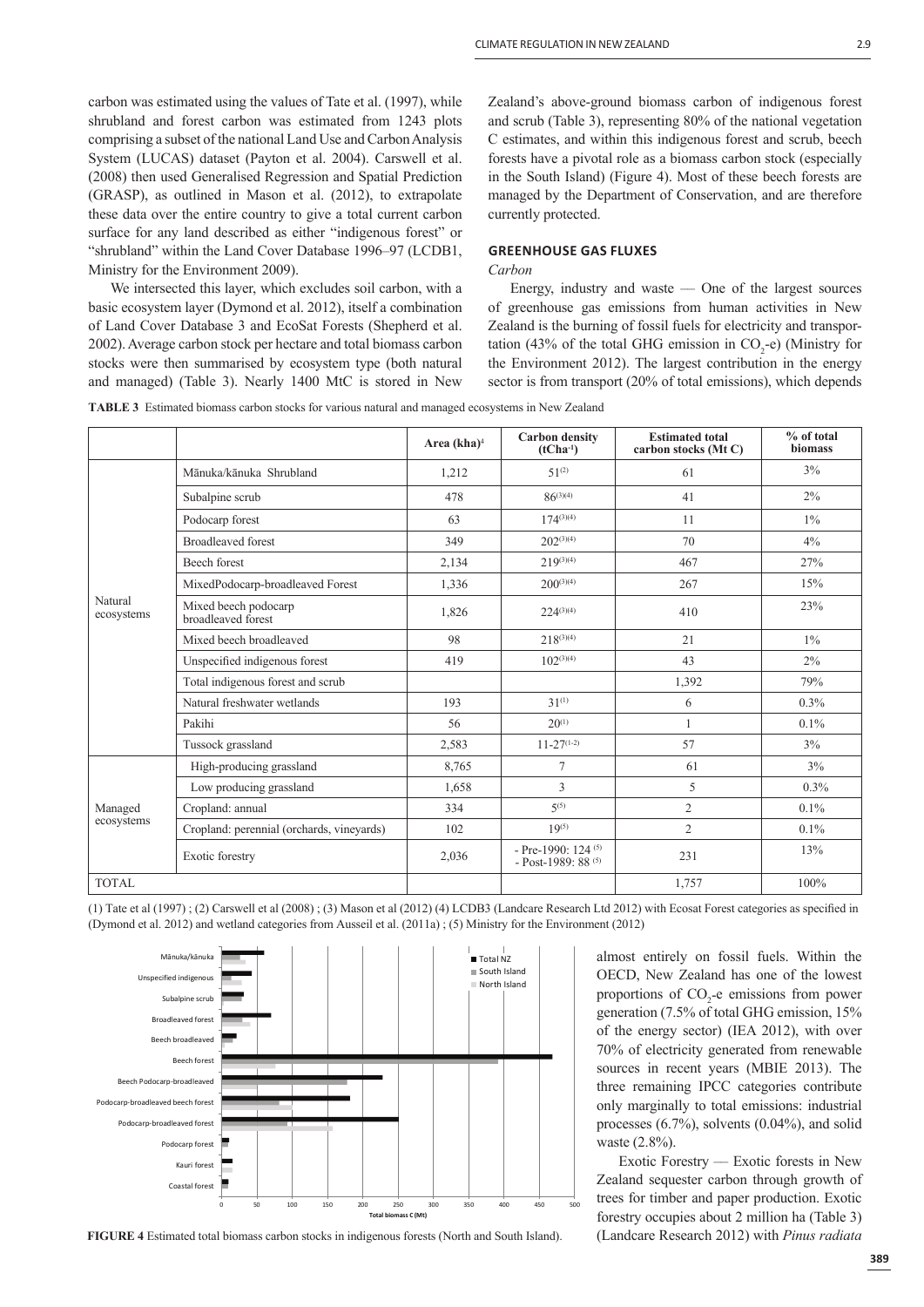comprising nearly 90% of the exotic tree production (Ministry for Primary Industries 2012). About one-third of these forests have been established on pasture land since 31 December 1989 and are thus defined as Kyoto forests. Forestry and logging export represent about 1.3% of GDP, with an increase in export revenue of 11% in the year to 2009 (Treasury 2012).

In 2010, the exotic forestry sector sequestered about –23.5Mt of  $CO<sub>2</sub>$ -e (Ministry for the Environment 2012). However, harvesting trees releases most of the sequestered carbon back to the atmosphere, on a timescale that depends on the end-product of the wood. Therefore, annual sequestration depends on afforestation, deforestation, harvesting, and growth, which are all driven by a complex set of factors including market conditions (Nebel and Drysdale 2010).

 Erosion-induced carbon sink –– Dymond (2010) estimated the export of soil organic carbon through erosion from New Zealand to the ocean as 4.8 Mt yr<sup>-1</sup> ( $-1.2/+2.4$ ). Despite this large export, most of this carbon is replaced when regenerating soils sequester CO<sub>2</sub>, although the replacement may take much longer than the loss because regeneration of soils is very slow. In the South Island, all 2.9 Mt C exported to the sea per year is from natural erosion and is expected to be replaced by sequestration, because there have been no major perturbations of the climate or vegetation in the last 5000 years and the landscape will be in approximate equilibrium. However, in the North Island much of the erosion is anthropogenic, and of the 1.9 Mt exported to the sea, only 1.25 Mt is replaced by sequestration of CO<sub>2</sub>; therefore, carbon is currently lost from North Island soils at a rate of 0.65 Mt C each year, most from the gully and earthflow terrains (Dymond 2010).

Subtracting the soil carbon not buried on the ocean floor  $(\approx 20\%)$  from the carbon sequestered from the atmosphere by regenerating soils gives a net carbon sink of 3.1 Mt  $yr^{-1}$  for New Zealand (due to erosion). Assuming uncertainties of +50% and  $-25\%$  for the sequestration, and  $+100\%$  and  $-50\%$  for the release of carbon from the ocean, then the uncertainty of the net sink lies somewhere between –2.0 and +2.5 Mt. More work is required to confirm these figures because they come from just one study. For example, a recently published paper by Rosser and Ross (2011) suggests that carbon recovery in eroded soils is only 80% of that assumed by Dymond (2012), which would revise the estimated net carbon sink down from 3.1 to 2.7 Mt/yr.

While soil erosion from managed landscapes has considerable negative environmental impacts in New Zealand (Eyles 1983), erosion from unmanaged landscapes, particularly in the South Island, is currently helping to reduce global warming. This natural 'background erosion' occurs at a rate at which lost soil can be naturally replaced; it acts like a conveyor belt, taking carbon from the atmosphere and transferring it via soils to the sea floor, where most remains sequestered. In contrast, erosion on managed land can be substantially faster than natural soil regeneration, and in extreme cases whole landscapes can collapse; for example, in some gully terrains, particularly in the North Island, whole hillsides have collapsed. If afforestation for soil conservation purposes was targeted on the gully and earthflow erosion terrains alone, then after the canopy of the trees had closed, the net sink of 0.85 Mt could be increased to approximately 1.35 Mt per year.

Natural forest and shrublands –– It is generally assumed that in a "mature" natural forest, carbon uptake via photosynthesis for growth roughly matches losses via respiration within live and dead tissues (Field et al. 1998). However, closer analysis shows global forests sequester more carbon than they lose (Pan

increase carbon stocks (Holdaway et al. 2012). Grasslands began declining in the early to mid-1980s after farming subsidies were removed (MacLeod and Moller 2006). Abandoned agricultural land is usually colonised by shrubland consisting of mānuka (*Leptospermum scoparium*) and or kānuka (*Kunzea ericoides*). These shrubland species have been recog-

nised as an important carbon sink (Trotter et al. 2005). Mānuka/ kānuka shrubland is estimated to cover 1.2 Mha (Landcare Research 2012), although this estimate has a large uncertainty because ground-truthing suggests difficulty in the distinction between narrow-leaved shrub types such as gorse, broom and tauhinu. We do not have reliable age distribution information on the full area covered by mānuka/kānuka. The most complete database for mānuka/kānuka stands comprises 40 stands from 2 to 96 years old, with 90% of the distribution below 50 years old (Payton et al. 2010). However, this distribution may not have been randomly sampled and thus may not represent the true age distribution.

et al. 2011), and this has prompted much speculation as to the causes, such as potential  $CO<sub>2</sub>$  and nitrogen fertilisation occurring as by-products of a highly industrialised global economy. New Zealand forests also appear to be net sinks of carbon (Beets et al.  $2009$ <sup>1</sup>. Mason et al.  $(2012)$  suggest this is because these forests are still continuing to recover from the widespread disturbance caused by recently ceased logging and mining activities in old-growth forests. Much debate also continues as to whether introduced mammalian herbivores reduce natural forest carbon stocks, and therefore whether controlling these herbivores could

Shrubland growth rates depend on environmental factors, so they vary across the country. The growth of mānuka/kānuka throughout New Zealand has been modelled by Kirschbaum et al. (2012a) using a process-based model (CenW, Kirschbaum 1999) calibrated with data from Payton et al. (2010). They predicted growth rates and carbon-sequestration rates of mānuka/kānuka over a 0.05 degree resolution using climate data from the National Institute of Water and Atmosphere (Tait et al. 2006) (Figure 5).

#### *Methane*

Methane  $(CH_4)$  is a potent greenhouse gas, with a global warming potential (GWP) at least 25 times that of  $CO<sub>2</sub>$  over a 100-year period (IPCC 2007a; Shindell et al. 2009)2 .

Enteric fermentation and manure management –– Most methane in New Zealand comes from the farming of ruminant livestock. Ruminants digest cellulose through the action of microbes in the rumen (enteric fermentation), which generates  $CH<sub>4</sub>$ . In addition, when manure from livestock decomposes it may emit CH<sub>4</sub>, depending on how the manure is managed. Compared with other countries, New Zealand has a higher proportion of agricultural emissions coming from enteric fermentation than manure management because nearly all animals are grazed outside instead of being housed indoors. The amount of methane released depends on the type, age and weight of the animal; the quality and the quantity of feed consumed; and the energy expenditure of the animal. In New Zealand, methane produced by enteric fermentation is dominated by four animal categories: dairy cattle, beef cattle, sheep, and deer. In 2010, New Zealand had about 6 million dairy cattle, 4 million beef cattle, 32 million sheep, and 1 million deer; enteric fermentation from these represented 32% of New Zealand's total greenhouse gas emissions and 69% of the agricultural emissions. Although sheep outnumbered cattle, cattle were the dominant contributor to methane from enteric fermentation (64% of methane enteric fermentation).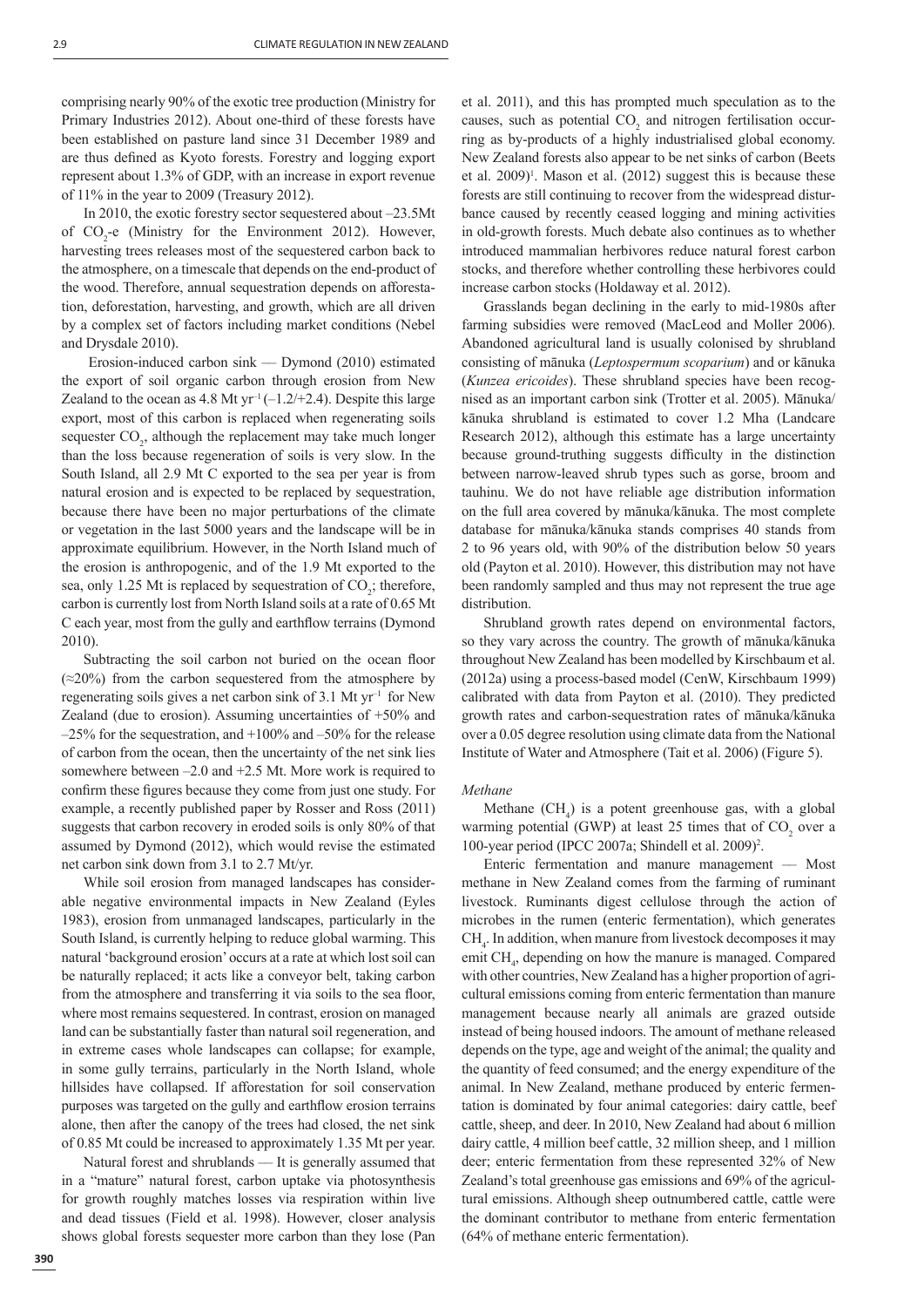

**FIGURE 5** Maps of potential carbon sequestration rates for mānuka/kānuka.

Manure management (i.e. systems where manure is managed) also contributes to methane emissions. Dairy farms have effluent storage ponds which produce methane, producing an estimated 0.98 g CH<sub>4</sub> per kg dry weight. At the national level, management of animal waste could contribute between 5 and 15% of total methane emissions (Ministry for the Environment 2012). Recent examination of all sources of waste  $\mathrm{CH}_4$  emissions suggests New Zealand's current inventory methodology underestimates  $CH<sub>4</sub>$ emission from anaerobic ponds across New Zealand by 264–603 Gg  $CO_2$ -e annually (Chung et al. 2013).

Soil methane fluxes — Water-logged soils (anaerobic conditions) emit methane; with organic soils emitting more methane than mineral soils (Levy et al. 2012). However, the area of organic soils under managed ecosystems is very small in New Zealand (Dresser et al. 2011), so emissions are small at national scale3 .

Natural freshwater wetlands could also be a source of CH<sub>4</sub> (Roulet 2000), but only about 250 000 ha of natural freshwater wetlands – about 1% of New Zealand's total land area – remain in New Zealand (Ausseil et al. 2011a). In addition, natural wetlands are still being drained, so  $CH<sub>4</sub>$  emissions are decreasing. Consequently, the current impact of  $CH<sub>4</sub>$  release from natural wetlands is probably small.

Soils can also reduce methane emissions through the action of methanotrophs, a group of soil bacteria that oxidise methane to use it as a source of energy (Saggar et al. 2008). Most soils, including agricultural soils, host methanotrophs. In New Zealand, high rates of methane oxidation occur in soils with intermediate moisture levels, varying with land use (Table 4). Some beech forest soils have some of the highest rates of  $\text{CH}_4$  consumption in the world (Price et al. 2004), with the rate mainly influenced by soil water content.

|                      | <b>TABLE 4</b> Soil methane oxidation estimates for various land uses |  |
|----------------------|-----------------------------------------------------------------------|--|
| (Saggar et al. 2008) |                                                                       |  |

| <b>Ecosystem</b>         |                    | <b>Annual consumption</b><br>$(\text{kg CH}_{4} \text{ ha}^{-1} \text{ yr}^{-1})$ |
|--------------------------|--------------------|-----------------------------------------------------------------------------------|
| Managed<br>Dairy pasture |                    | $0.50 - 0.6$                                                                      |
|                          | Sheep pasture      | $0.60 - 1$                                                                        |
|                          | Unimproved pasture | 0.56                                                                              |
|                          | Pine forest        | $4.20 - 6.4$                                                                      |
|                          | Arable crops       | 1.5                                                                               |
| Natural                  | Native beech       | 10.5                                                                              |
|                          | Kunzea shrubland   | $2.3 - 5.1$                                                                       |

*Nitrous oxide*

Nitrous oxide  $(N_2O)$  is a potent greenhouse gas because of its strong radiation absorption potential and long atmospheric lifetime. Its global warming potential is estimated at 298 times that of  $CO_2$  over a 100-year period (IPCC 2007a)<sup>4</sup>. It is produced naturally in soils through the microbial processes of denitrification and nitrification (Saggar et al. 2008). In New Zealand, the main source of  $N_2O$  emissions is from agricultural soils. New Zealand has adopted a Tier 2 model for estimating  $N_2O$  emissions (Figure 6). Various agricultural practices and activities influence the amount of  $N_2O$  emitted, including the use of synthetic and organic fertilisers, production of nitrogen-fixing crops, cultivation of high organic content soils, and the application of livestock manure to croplands and pasture. All these practices directly add additional nitrogen to soils, where it can be converted to  $N_2O$ . Indirect additions of nitrogen to soils, including atmospheric deposition of volatilised ammonia, can also result in  $N_2O$  emissions.

Nitrous oxide emissions in New Zealand arise from three major sources (Figure 6):

• Direct  $N_2O$  emission from animal production (pasture, range and paddock animal waste management system; 57% of the nitrous oxide agricultural emissions). This is the result of nitrogen added from animal excreta on pasture soils. The inventory estimates this category using livestock numbers multiplied by nitrogen excretion rates and country-specific emission factors ( $EF_3PR\&P$ ), with urine and dung estimated separately. Nitrogen excretion rates for dairy, beef, sheep, and deer are jointly estimated using the Tier 2 model so that energy requirements, dry matter intake and excreta are all



**FIGURE 6** Flow chart of the current IPCC national  $N_2$ O inventory methodology for pastoral agriculture (adapted from Pickering 2011) with contribution to the total agricultural nitrous oxide emissions.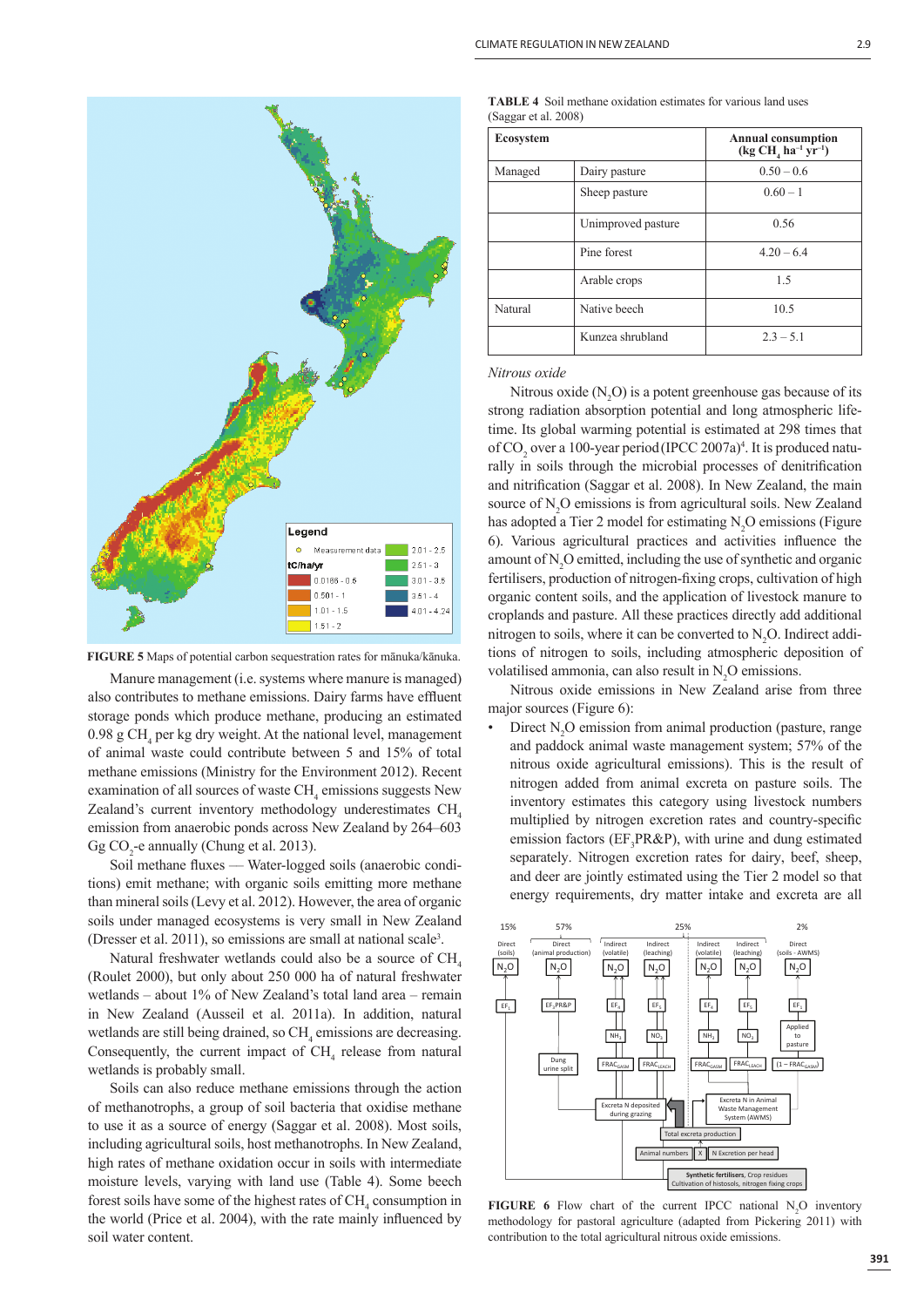estimated in a consistent system for each animal type. They vary year to year with livestock productivity for dairy, beef, sheep and deer. Tier 1 animals have fixed international or NZ specific factors. Dairy-grazed pastures produce the highest emissions (10–12 kg N ha<sup>-1</sup>yr<sup>1</sup>) and cow urine is the main source.

- Direct  $N_2O$  soil emissions from addition of synthetic fertiliser and spreading animal waste as fertiliser, fixing of nitrogen in soils by crops, and decomposition of crop residues. This direct  $N_2$ O soil emission accounts for 17% of the total emissions from the  $N_2O$  agricultural emissions, with a dominant contribution from synthetic nitrogen fertilisers.
- Indirect  $N_2O$  emissions through leaching and volatilisation of nitrogen from excreta, representing about 25% of the  $N_2O$ emissions<sup>5</sup>.

## **GREENHOUSE GAS EMISSION TRENDS**

## *Historical trends*

New Zealand's emissions of anthropogenic greenhouse gases have grown steadily since the mid-19th century (Figure 7). In 1865, when the national population was about 200 000, total emissions from energy and agricultural sources were about 2 Mt  $CO_2$ -e yr<sup>-1</sup>. Agricultural emissions dominated for most of New Zealand's history following European settlement, remaining more than twice the level of energy emissions until the early 1980s. Growth in energy emissions accelerated from the 1960s as more people owned cars (from one car per ten people after WWII to more than one for every two people today) and domestic oil and gas reserves were exploited. From about 1980, the profile for agricultural emissions changed as sheep numbers declined, dairy farming increased, and the use of nitrogen-based fertilisers increased (this fertiliser use is represented in the 'other agriculture' category in Figure 7).

#### *Recent trends 1990–2010*

The New Zealand greenhouse gas inventory reports changes from 1990, with annual updates (Figure 8). The most recent report shows an increase of 11.9 Mt  $CO_2$ -e yr<sup>-1</sup> (20%) for all human-



**FIGURE 7** New Zealand's agricultural and energy-related anthropogenic greenhouse gas emissions, 1865–2012 (source: own calculations<sup>7</sup>).

induced greenhouse gas emissions since 1990. This increase is mainly due to energy emissions, largely from increased transport. Nevertheless, agricultural emissions remain the largest contributor, and these emissions also rose, mainly due to increases in the number of dairy cattle and use of nitrogen fertiliser (Ministry for the Environment 2012). However, while total emissions rose during 1990–2010, they peaked in 2005 and the downward trend since then is attributed to a weaker economy, which affected both the agricultural and energy sector. Some reasons include

reduction in coal-fired electricity generation, reduction in the numbers of sheep, non-dairy cattle and deer because of droughts (summer 2006 and 2007), and reduction in road transport due to the economic downturn.

The variation in LULUCF emissions is mainly a consequence of harvesting cycles and land-use changes. Many new forests were planted between 1992 and 1998 because of changes in tax regimes, but the rate of new planting declined rapidly after 1998 (just 1900 ha in 2008). Then, between 2008 and 2010, planting again increased in response to the introduction of the NZ ETS, afforestation grants scheme and Permanent Forest Sink Initiative (Ministry for the Environment 2012). The decrease in removal between 2009 and 2010 is mainly due to the increase in harvesting of pre-1990 planted forests and increased new planting (resulting in loss of soil carbon due to conversion from pasture).

## *Agricultural greenhouse gas emission trends per region*

The trend in agricultural greenhouse gases at a regional level can be calculated by multiplying the implied emission factor for each type of animal for each year since 1990 by the animal population in each region (Figure 9). Waikato contributes the most to agricultural greenhouse gases, with its total contribution continuing to increase as dairying continues to intensify. However, the Canterbury region has also steadily increased in greenhouse gas emissions; this is also attributable largely to growth in dairying.

#### *Relative contribution from managed and natural ecosystems*

The annual contribution to greenhouse gas fluxes is summarised in Figure 10. Contributions are summarised per sector, to reflect the anthropogenic activities reported in the national greenhouse gas inventory.

Globally, the energy/industry sector emits more greenhouse gases than any other sector; in contrast, New Zealand is distinct from other OECD countries because nearly 50% of its total greenhouse gases come from the agricultural sector. The Land Use, Land-Use Change and Forestry sector (LULUCF) is a sink for carbon, removing 20 Mt  $CO_2$ -e yr<sup>-1</sup>. While the energy/industry, agricultural, and LULUCF sectors are reported in the New Zealand greenhouse gas inventory, other ecosystems and processes are currently not included. These are carbon sequestration from mānuka, methane oxidation from soils, and erosion-induced carbon sequestration; their estimated contributions are shown in Figure 10.

Combining potential carbon sequestration rates (Figure 5) with the area of mānuka/kānuka shrubland from LCDB3 (and removing the post-1989 forest to avoid double accounting with LULUCF) shows that shrubland could sequester about 11 Mt  $CO_2$ -e yr<sup>-1</sup>. This is similar to the erosion-induced carbon sink of around 11 Mt  $CO_2$ -e yr<sup>-1</sup> (+ 9.1, -7.3); in contrast, the contribution from soil CH<sub>4</sub> oxidation is small, with only 2 Mt CO<sub>2</sub>-e  $yr^{-1}$ .

#### *Spatial distribution of greenhouse gas fluxes in New Zealand*

To map the annual fluxes of greenhouse gases in New Zealand, we adopted a habitat approach and assigned fluxes to major land uses and land covers. Because the agricultural and forest sectors occupy the largest areas in New Zealand, we focused the mapping on these land uses. Shrublands were also included because they are natural ecosystems contributing to carbon sequestration, and soil CH<sub>4</sub> oxidation rates per land use were incorporated using the information in Table 4. Of the categories of ecosystems and processes described above, the energy and industry sector and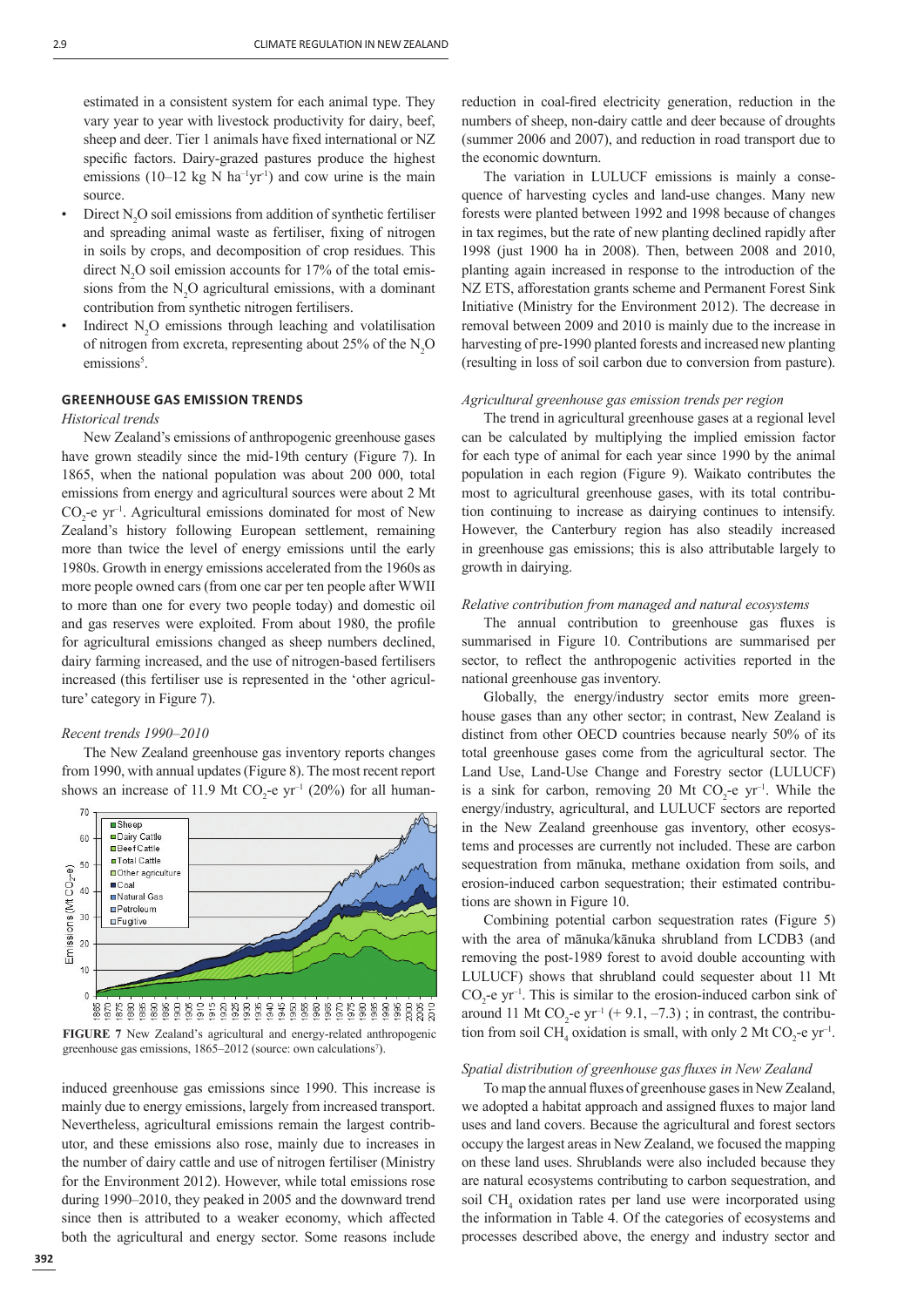



**FIGURE 9** Agricultural greenhouse gas emission trends per region (Source: National Greenhouse gas inventories between 1990 and 2010, Ministry for the Environment).

**FIGURE 10** Contribution of managed and natural ecosystems and processes to greenhouse gas fluxes (2010).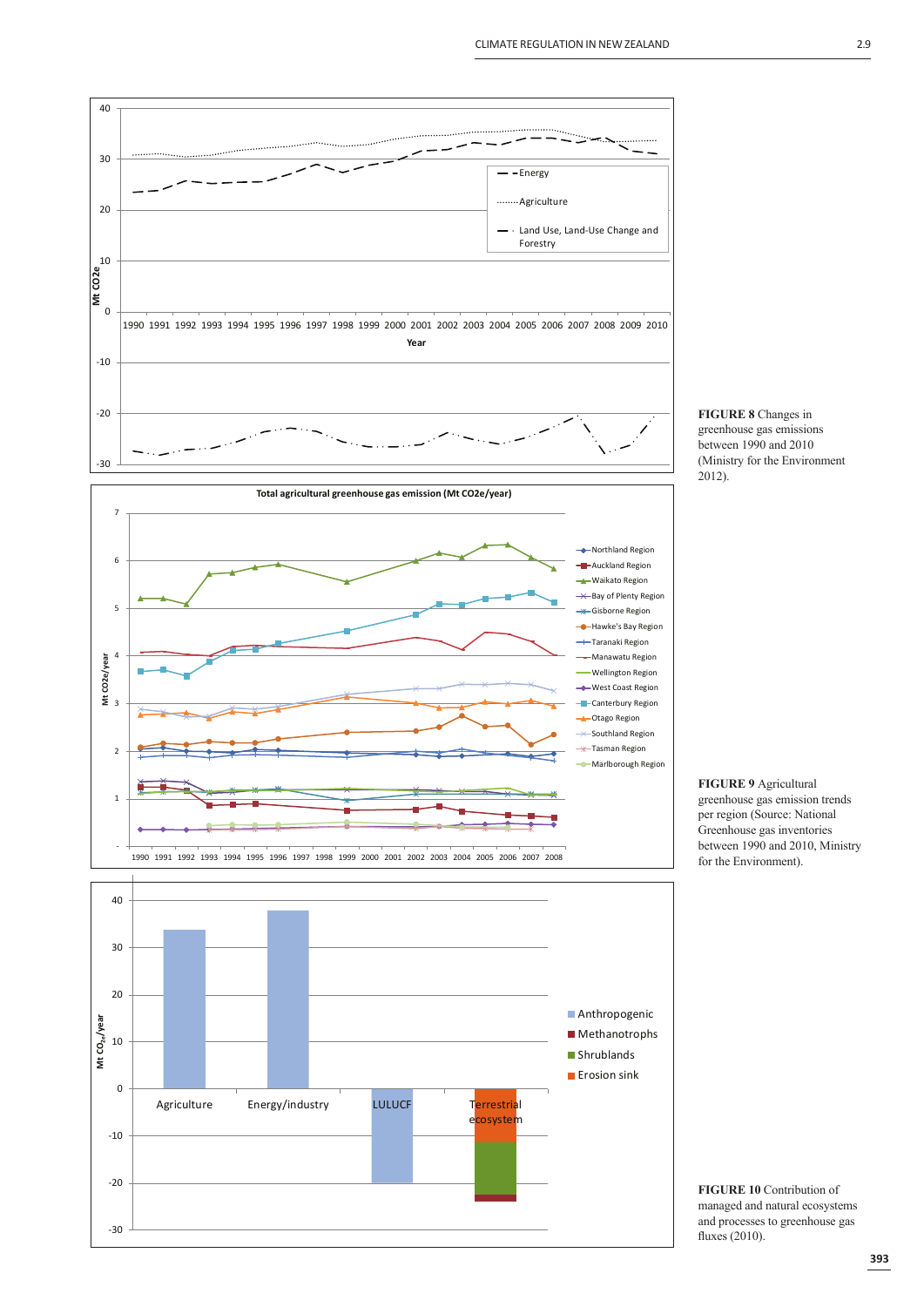

**FIGURE 11** Distribution of sources and sinks of greenhouse gases in tCO<sub>2</sub> /ha/yr (2010).

erosion-induced carbon sequestration were not mapped, because these were not spatially explicit.

To generate the spatial distribution of agricultural greenhouse gas emissions, we used a proxy for animal carrying capacity that estimates the stocking rates across the landscape, scaled to animal numbers at the district level (Ausseil et al. 2013). Animal distribution maps were created for the four major species found in New Zealand – dairy cows, beef cattle, sheep and deer – and these were then multiplied by implied emission factors derived from the New Zealand greenhouse gas inventory.

Figure 11 shows the spatial distribution of greenhouse gas fluxes in New Zealand. Sources are spread more widely than sinks. reflecting the larger proportion of land under pastoral systems. The intensity of source is particularly high in the Taranaki and Waikato regions because of their high concentrations of dairy farming. In contrast, sinks of greenhouse gases cover much smaller areas, mostly in the Bay of Plenty and Tasman regions where most of the forestry sector is located. Greenhouse gases are also sequestered, albeit at lower levels (light green colours), in shrubland areas across New Zealand.

#### **BIOPHYSICAL REGULATION: SURFACE ALBEDO**

Loosely speaking, radiative forcing is the difference between solar radiation reaching the planet and the amount the planet reflects (albedo), so changes in radiative forcing have important implications for the Earth's overall radiation balance (Brovkin et al. 1999; Betts 2000). Vegetation types that store more carbon, like forests, tend to absorb more radiation than vegetation types that store less carbon, like crops or pasture. Therefore, carbon storage and direct energy absorption typically change in opposite directions for different vegetation types (Kirschbaum et al. 2013).

Values of albedo (for short-wave radiation) for coniferous forests lie in the range 8–15%; values for pastures, which are more reflective, are usually  $5-10\%$  higher (Breuer et al. 2003). For example, Kirschbaum et al. (2011) reported albedos of about 20% for pastures and 12–13% for coniferous forests, with albedo diminishing over the first 10 years of forest growth. Slow-growing boreal forests may take several decades before forest canopies reach representative forest albedo values (Bright et al. 2012).

The importance of radiative changes is also directly proportional to the magnitude of incoming solar radiation, which can vary more than two-fold across the globe. Across the globe, mean daily radiation, received at ground level and averaged over a whole year, ranges from about 10 MJ m<sup>-2</sup> d<sup>-1</sup> in polar regions, to about 20 MJ m<sup>-2</sup> d<sup>-1</sup> near the equator (Stanhill and Cohen 2001). Near the equator there is little seasonality, but further towards the poles an increasingly distinct seasonal cycle ranges from complete darkness in winter to daily radiation receipt in summer similar to that in equatorial regions.

Forster et al. (2007) summarised worldwide studies that estimated surface albedo changes with agricultural expansion since pre-industrial times. They concluded that land-use change probably caused radiative forcing of  $-0.2 \pm 0.2$  W m<sup>-2</sup>, leading to global cooling by about –0.1 °C. This broad global pattern probably varies significantly across regions, with radiative forcing ranging between 0 and  $-5 \text{ W m}^2$ , depending on changes in land

use (Forster et al. 2007).

Betts (2000), and later Bala et al. (2006; 2007), also showed that the benefit of tree plantings could be much diminished or even become negative, depending on the extent of albedo changes, incident radiation and carbon-storage potential at different locations. This is particularly important for sites with extended snow cover, which can greatly increase albedo differences, and for sites where trees grow poorly, thus reducing the carbon storage benefit (Betts 2000).

In more temperate regions like New Zealand, snow cover is less important, and albedo effects resulting from vegetation shifts are therefore likely to be less important than in boreal regions with extended snow cover. Detailed measurements from New Zealand showed that for young forest stands carbon storage and radiation absorption had effects of comparable magnitude (Kirschbaum et al. 2011), but for stands storing more than  $25 \text{ t C}$  ha<sup>-1</sup>, the carbonstorage effect became dominant (Figure 12). Over the whole stand rotation of a conifer forest, albedo changes negated the benefit from carbon storage by about 20% (Kirschbaum et al. 2011).

Albedo change is increasingly being recognised as an important influence on climate change. Consequently, recent studies have explicitly included it in analyses of the net climate change consequences of land-use change (Jackson et al. 2008; Schwaiger and Bird 2010; West et al. 2010; Anderson-Teixeira et al. 2012; Bright et al. 2012; Kirschbaum et al. 2013). This is warranted because albedo changes cause radiative forcing in much the same way as GHGs; moreover, changes in albedo occur more or less instantaneously with changes in land cover, and they can be readily reversed, with similarly rapid consequences.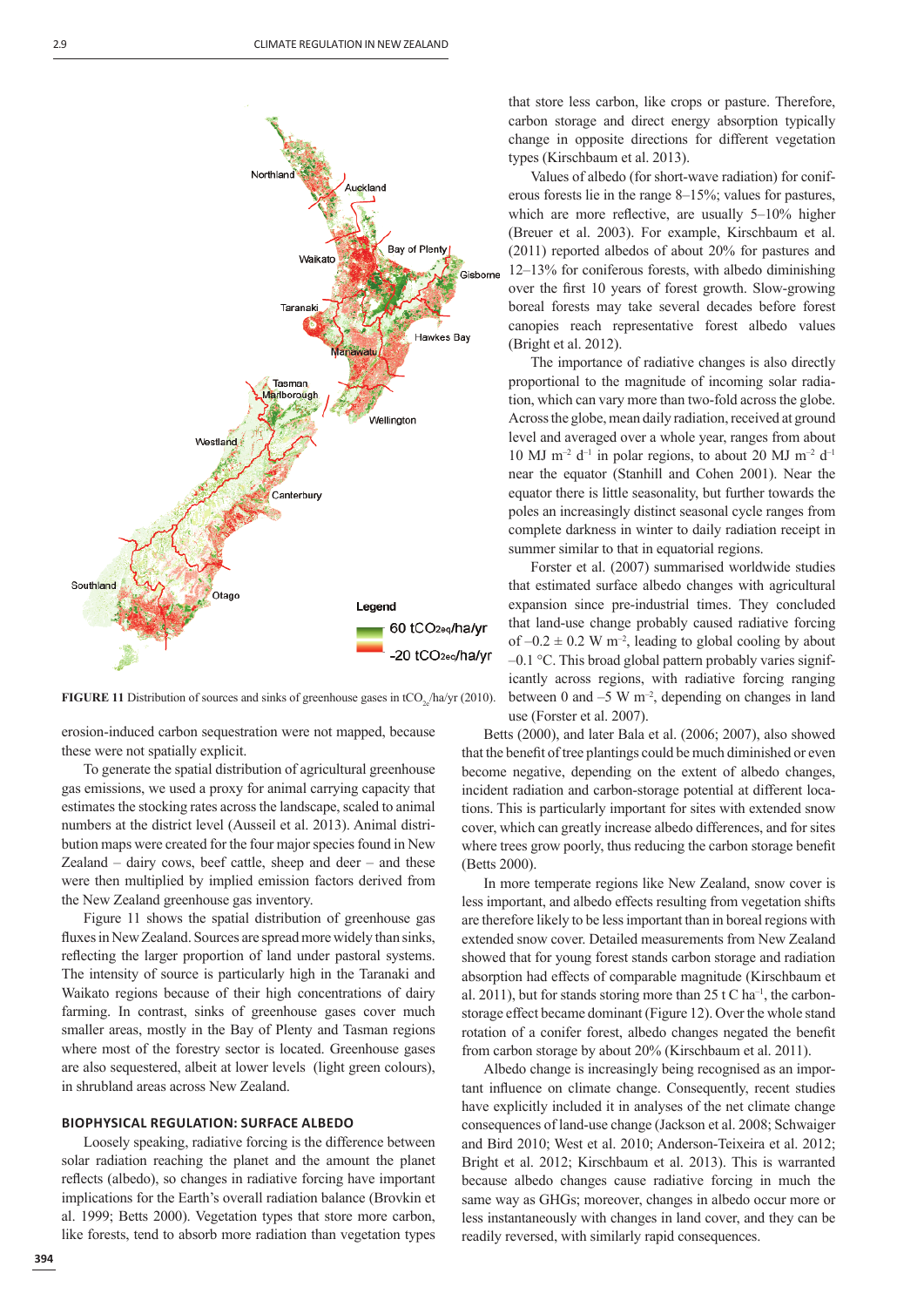

**FIGURE 12** Radiative forcing from albedo and carbon storage after planting a forest stand onto former pasture. The stand was thinned in 1980, which accounts for the discontinuity in the slope of the lines depicting carbon-based radiative forcing. Redrawn from Kirschbaum et al. (2011).

However, the discussion above only addresses the direct albedo-based difference in vegetation coverage, but land-cover types also differ in their indirect effects on surface radiation balance. These indirect effects act primarily through changes in evaporation rates. Forests usually have higher evapotranspiration rates than pastures, mainly because forest canopies intercept more rain, resulting in increased total evapotranspiration, while in drier regions, the more extensive and deeper root systems of trees may also access water reserves deeper than those accessible to grasslands, which occupy mainly the upper soil layers. The increased amount of water vapour in the atmosphere absorbs some outgoing long-wave radiation and adds to global warming. Conversely, this extra water transferred to the atmosphere must eventually be returned to the surface as precipitation, which involves cloud formation and because low clouds tend to have high albedo, they reduce the short-wave flux to the surface and thus cool the Earth.

These indirect effects are difficult to compute but some studies have shown that some of these secondary effects can be of comparable magnitude to the direct radiative effects (Boisier et al. 2012). However, most act in the opposite direction to the direct radiative effects, and their importance increases from boreal to tropical regions (Bala et al. 2007).

Albedo changes also continue to act indefinitely, in contrast to the effects of GHGs, which are eventually reduced through the gases' natural breakdown or transfer to the deep oceans. Thus, the radiative forcing attributable to albedo differences persists for as long as the different land covers are maintained. Clearly then, albedo changes offer a mitigation option with two important advantages: the effects are immediate, and they are persistent.

## **DISCUSSION**

#### *Threats and opportunities for natural ecosystems*

Natural ecosystems, especially indigenous forests, are a significant net carbon sink in New Zealand. However, their capacity to store carbon, and thus the value of the service they give to human society, depends on their condition and trends (Table 5). Globally, forest management continues to play a pivotal role in net removals of greenhouse gases, with forests continuing to act as net sinks of  $CO<sub>2</sub>$  in spite of the continued emission of  $CO<sub>2</sub>$  from tropical deforestation (Pan et al. 2011). Within New Zealand, indigenous forests may be at steady state for carbon, but the biggest threats for carbon losses are through natural disturbances. These range from infrequent catastrophic events, such as earthquakes

| <b>Ecosystem</b>       | <b>Condition</b>                                                                             | <b>Trend</b>                                                                                                               |
|------------------------|----------------------------------------------------------------------------------------------|----------------------------------------------------------------------------------------------------------------------------|
| Native<br>forest       | Subject to natural<br>disturbances with variable<br>recovery rates (Carswell et<br>al. 2008) | Some loss of extent<br>(Ausseil et al. 2011c) with<br>consequences on carbon<br>stocks loss                                |
| Native<br>shrubland    | Regenerating shrublands<br>- some succession to tall<br>forest                               | Marginal grassland<br>reverting to shrubland, but<br>long-term establishment<br>is highly dependent on<br>commodity prices |
| Freshwater<br>wetlands | More than 50% of remaining<br>wetlands are in poor<br>condition (Ausseil et al.<br>2011a)    | Continued loss due to<br>drainage (Ausseil et al.<br>2011c                                                                 |
| Tussock<br>grasslands  | Exotic conifer and<br>Hieracium invasions                                                    | Loss of extent due to<br>conversion to agriculture<br>and forestry (Weeks et al.<br>2012)                                  |

and volcanism, to frequent and less catastrophic events such as windthrows (Carswell et al. 2008). Their impact on carbon depends on the rate of vegetation recovery after disturbance and the rate at which the wood decays. Other climate changes (CO<sub>2</sub>) fertilisation, global warming, increased precipitation in some places, nitrogen deposition) are likely to have short-term beneficial effects on carbon storage. Droughts in eastern areas of New Zealand, however, would decrease the productivity and rates of carbon storage in the medium term. Legacies of repeated burning and grazing can also constrain the potential forest composition and consequent carbon storage.

Wetlands can be a source of  $CH_4$  and a sink of  $CO_2$ . However, when they are drained the water table drops and they can then oxidise and lose a large amount of carbon. Drainage historically occurred during conversion to agriculture and is still common practice in parts of the country. A study in the Waikato showed that a wetland converted into pasture lost  $3.7 \text{ t C}^{-1}$  ha<sup>-1</sup> yr<sup>-1</sup> in the first 40 years (Schipper and McLeod 2002), slowing to about 1 t  $C^{-1}$  ha<sup>-1</sup> yr<sup>-1</sup> more recently (Nieveen et al. 2005). More research is needed to better understand how the draining of wetland soils affects methane and carbon emissions.

Tussock grasslands are mainly located in the South Island. Conditions in most tussock areas are degrading because of the effects of burning (which reduces biomass and soil carbon), and invasion by the weed *Hieracium*, which significantly reduces biomass C but adds a small amount  $(\sim 1\%)$  to soil C (Kirschbaum et al. 2009). During the last 20 years, 50 000 ha of tussock grasslands have been converted for agriculture (Weeks et al. 2012), but the consequences of these conversions on carbon have yet to be assessed.

Carbon storage could be increased through afforestation of non-forest lands on conservation land (Carswell et al. 2008). In a follow-up to work by Carswell et al. (2008), Mason et al. (2012) used potential vegetation cover to estimate the level of potential carbon stocks on conservation land. These stocks could contain 461 Mt more than at present, mainly through an increase in the areas of lowland podocarp–broadleaf forest. The time required for the existing seral vegetation to complete its succession ranges from a few decades to as long as 300 years. However, many questions remain as to whether conditions on these lands will still support forest successions documented by earlier authors (e.g. contrast McKelvey (1973) with Payton et al. (1989)). Other cost-effective gains could include promoting the succession from existing shrubland to tall trees, controlling browsing animals, and preventing fires (Carswell et al. 2008).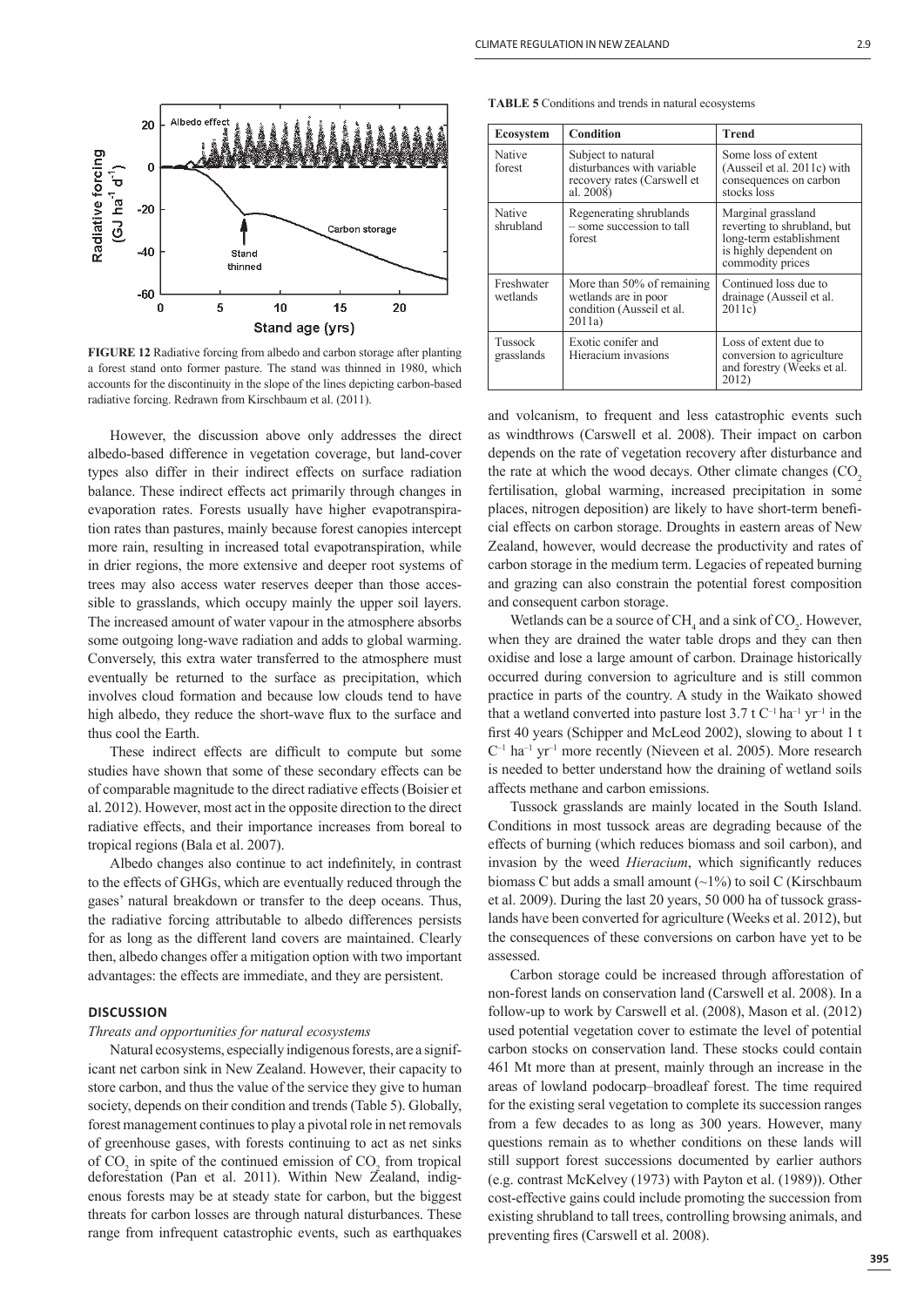Several studies have investigated the benefit of converting marginal pasture land into indigenous forest through afforestation or natural reversion into shrubland (Trotter et al. 2005; Kirschbaum et al. 2009). This conversion would also provide benefits from increased erosion control, enhanced biodiversity and other ecosystem services (Ausseil and Dymond 2010).

#### *Policy options for managed ecosystems*

Because New Zealand is highly forested for an OECD country and can promote widespread land-use change, managing existing forests and encouraging new forests are key tools for managing the national greenhouse gas balance. The New Zealand Government currently provides two incentives for sustainable land management that favour increased forest area on lands unsuitable for agriculture. These are the Permanent Forest Sink Initiative (PFSI) and elements of the Emissions Trading Scheme (ETS) that address forestry. Both schemes are administered by the Ministry for Primary Industries; thus, the role of the Government lies in maintaining the Register of participating forests (and associated tradeable carbon units) and in providing and regulating standards to determine the existence/longevity and number of carbon units accruing to each landholder. Once units have been devolved to landholders the Government plays no role in the marketing or sale of such units. For a landholder to qualify for devolved credits, the forest must meet criteria derived from the Kyoto Protocol according to interpretations of the Protocol specific to New Zealand. These interpretations are a legitimate differentiation between countries.

The ETS and the PFSI differ in that a covenant is required for forests entering the PFSI. This covenant restricts the range of potential future land uses, and while this is seen as a benefit by conscientious purchasers of credits, many landowners view it as a liability; however, if units arising from the PFSI can fetch a premium price, this should compensate for potential future restrictions on land use change. Moreover, the ETS and the PFSI both depend entirely on a strong price for carbon if they are to bring about significant levels of land-use change, but the price of carbon has not been sufficiently high in recent years. Further, the recent decision by New Zealand not to enter into the binding commitments associated with the second commitment period of the Kyoto Protocol introduces further uncertainty about future carbon trading from forests within regulated markets.

Other non-regulatory options encourage reduction of emissions from anthropogenic sources. The New Zealand Energy Strategy encourages energy efficiency and use of renewable energy. It has set a target of 90% of electricity being generated from renewable energy resources by 2025 (Ministry of Economic Development 2011).

#### *Future research directions*

Biomass carbon research must now address the potential for management to enhance carbon sequestration during natural regeneration or management of existing forests. This requires several things: adequate incentives; modelling that in turn requires data from large-scale forest manipulation experiments and longterm repeated measurements of natural forest successions; and improved estimates of wood density in indigenous species across broad environmental and ecological ranges. Also lacking are adequate data on carbon sequestration from early successional vegetation, and this should be corrected as soon as possible.

The soil CMS discussed earlier uses a statistical model whose primary output is a series of coefficients. The standard error of these estimated coefficients determines the overall accuracy of the national soil C estimates, and the uncertainty associated with land-use change between two dates. To some extent, increasing the number of samples for statistical analysis will reduce the standard error of the coefficients. If all samples are independent and the samples are all devoted to a specific land use or soilclimate class, the standard error might be expected to diminish by the square root of the number of samples. Unfortunately, as the number of samples increases, the soil C associated with each sample becomes correlated with other points, so the effective number of degrees of freedom associated with the samples is always less than the true number of samples. Thus, there is a law of diminishing returns when attempting to reduce the standard error of coefficients by additional sampling.

In addition, the present New Zealand CMS uses a small number of environmental predictors (soil, climate, rainfall, land use, topography), but soil C probably depends on the complex interaction of many other factors. Indeed, more complex models for soil C, involving many more environmental variables, significantly reduce the standard error of soil C estimates (McNeill et al. 2012) and therefore improve the precision of estimates of national soil C stocks and stock changes. The principal difficulty is that there are only a limited range of covariate layers representing all the possible factors that might have an associative effect on soil C, and this effectively limits the complexity of the models that can be generated. In short, better models for soil C are likely to depend on improvements in climatic data layers, better models of soil attributes, and more comprehensive information on vegetation types.

The accuracy of  $CH<sub>4</sub>$  emissions depends on good data on composition and numbers for animal populations through the year, and data on feed quality. On-going research funded by the Ministry of Primary Industry aims to improve nationwide information on activity data (e.g. animal numbers, liveweights),  $CH<sub>4</sub>$ production per animal, and pasture quality. Some attempts have been made to use remote sensing as a tool to predict pasture quality over time (Ausseil et al. 2011b), but uncertainties are still large because many variables influence pasture quality; for example, farm type and pasture types that cannot be remotely detected.

The current method for calculating direct  $N_2O$  emissions from agricultural soils in the National Inventory uses a constant emission factor multiplied by the nitrogen inputs. On-going research is improving the emissions factors used for each category defined in the national inventory (Tier 2 methodology). However,  $N_2O$ emissions are the result of complex soil microbial processes and properties, while climate and management practices also influence emission levels. Consequently, the ability of the National Inventory method to account for regional differences in  $N_2O$ emissions resulting from differences in these factors is limited. An alternative approach uses process-based models (tier 3 approach) that can predict emissions under various environmental and management conditions. For example, the USA has started using a Tier 3 method based on the DayCent model (Parton et al. 1996) to estimate direct  $N_2O$  emissions from major crops (US Environmental Protection Agency, 2012). In New Zealand, work is ongoing to test and compare various N-dynamics models, such as the NZ-DeNitrification DeComposition model (NZ-DNDC), and the Agricultural Production Systems sIMulator (APSIM) (Vogeler et al. 2012), using frameworks developed to scale local data to regional and national scales (Giltrap et al. 2013).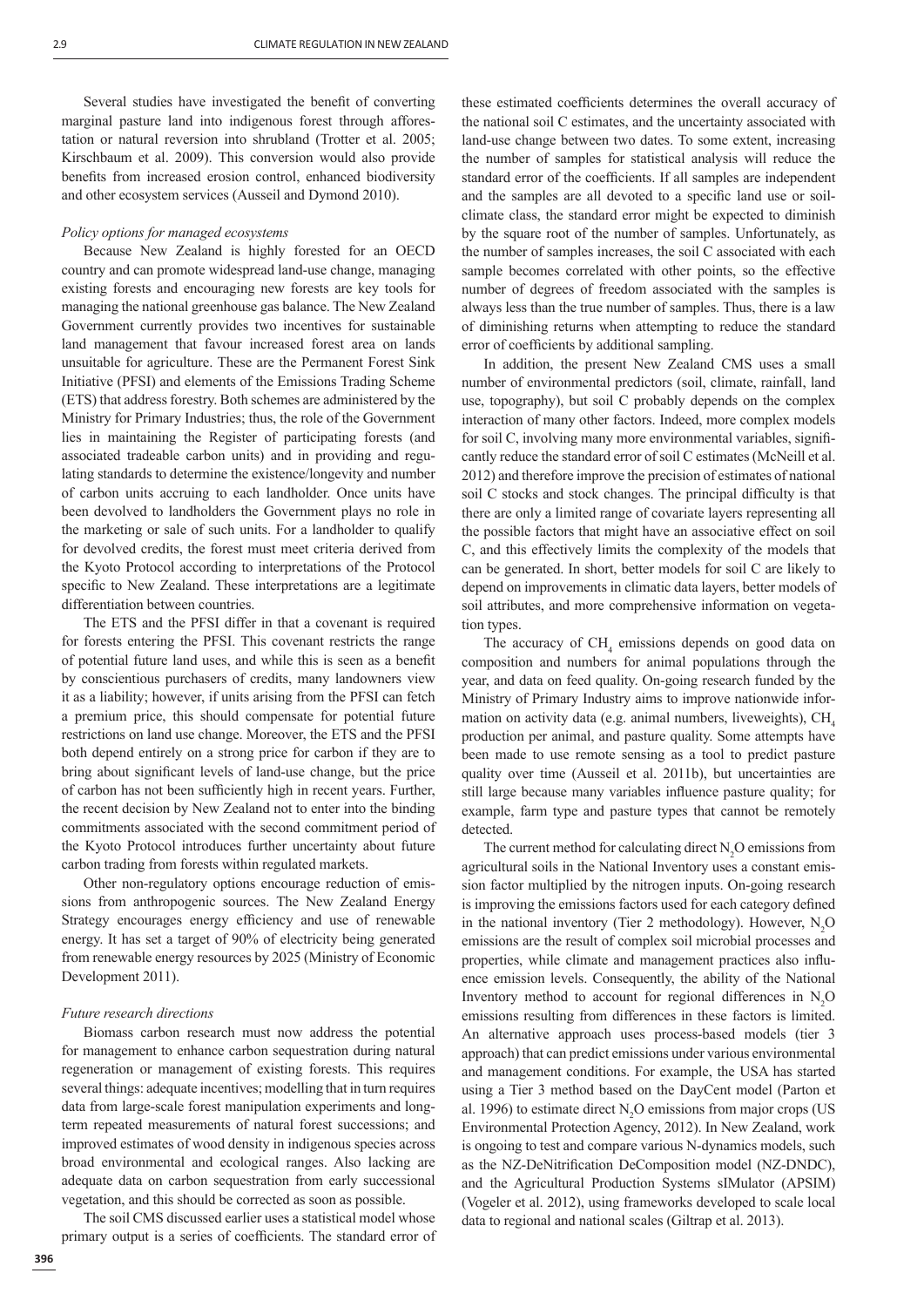Farm management strategies and research needs for reducing  $CH<sub>4</sub>$  and N<sub>2</sub>O emissions were summarised by O'Hara et al. (2003), but options for reducing agricultural greenhouse gas emissions without affecting outputs are still limited. Nevertheless, New Zealand is a lead player in mitigation research, via the establishment of the New Zealand Agricultural Greenhouse Gas Research Centre (www.nzagrc.org.nz). The NZAGRC is a partnership between the leading New Zealand providers of research on agricultural greenhouse gases and the Pastoral Greenhouse Gas Research Consortium (PGgRc). Four areas of research are promoted: mitigation of enteric methane emissions, mitigation of nitrous oxide emissions, soil carbon research, and integrated low GHG-emitting farm systems.

Few mitigation techniques are available to offset  $\text{CH}_4$  emissions from effluent ponds, but research to develop a cost-effective biofiltration technology using methanotrophic bacteria is well advanced (Pratt et al. 2012).

In general, methods used to quantify climate regulation involve biogeochemical regulation (e.g. carbon cycling), although recent research also includes biophysical climate regulation (West et al. 2010; Kirschbaum et al. 2011; Anderson-Teixeira et al. 2012). For example, Anderson-Teixeira and DeLuica (2011) quantitatively valued the climate regulation service of ecosystems based on a combination of the carbon stocks, carbon sequestration, and how long greenhouse gases stayed in the atmosphere. Further recent studies combine biogeochemical effects and the biophysical effects of land use into an index of climate regulation (West et al. 2010; Anderson-Teixeira et al. 2012). This quantification of ecosystem climate services can improve the quality of decisions on climate-related issues. Including economic values for these services would also be helpful.

This chapter reviewed carbon stocks and fluxes (biogeochemical regulation) for New Zealand's main ecosystems, and also reviewed the effects of land-use changes on surface albedo (biophysical regulation). Emissions from managed ecosystems are well accounted for in the national greenhouse gas inventory, with clear pathways for inventory improvements. However, contributions from natural processes and ecosystems still contain many uncertainties, and these warrant further investigation. For example, erosion plays a major role in transferring carbon from the land into the ocean but the amount and timing of this transfer is poorly understood. Similarly, natural ecosystems such as native shrubland might also form significant carbon sinks, especially if seral vegetation can be encouraged on eroded land, but more data are needed to estimate the extent and age distribution of these shrublands.

#### **ACKNOWLEDGEMENTS**

We acknowledge Joanna Buswell and Andrea Brandon from the Ministry for the Environment for reviewing and approving the use of Land Use Carbon Analysis System (LUCAS) data. Simon Wear and Craig Elvidge (Ministry of Primary Industry) are acknowledged for their useful comments on an earlier draft. We would like to thank Kevin Tate for his constructive review. This research was supported by Core funding for Crown research institutes from the Ministry of Business, Innovation and Employment's Science and Innovation Group.

## **REFERENCES**

- Anderson-Teixeira KJ, DeLucia EH 2011. The greenhouse gas value of ecosystems. Global Change Biology 17: 425–438.
- Anderson-Teixeira KJ, Snyder PK, Twine TE, Cuadra SV, Costa MH, DeLucia EH 2012. Climate-regulation services of natural and agricultural ecoregions of the Americas. Nature Climate Change 2: 177–181.
- Andrew RM, Peters GP, Lennox J 2008. New Zealand's carbon balance:

MRIO applied to a small developed country. The 2008 International Input-Output Meeting: Input-Output & Environment.

- Ausseil A-GE, Dymond JR 2010. Evaluating ecosystem services of afforestation on erosion-prone land: a case study in the Manawatu catchment, New Zealand. In: Swayne DA, Yand , Voinov AA, Rizzoli A, Filatova T eds International Congress on Environmental Modelling and Software.
- Ausseil A-GE, Chadderton WL, Gerbeaux P, Theo Stephens RT, Leathwick JR 2011a. Applying systematic conservation planning principles to palustrine and inland saline wetlands of New Zealand. Freshwater Biology 56: 142–161.
- Ausseil A-GE, Dynes R, Muir PD, Belliss S, Sutherland A, Devantier BP, Clark H, Shepherd JD, Roudier P, Dymond JR 2011b. Estimation of pasture quality using Landsat ETM+ with prediction on MODIS. Contract Report LC1011/319.
- Ausseil A-GE, Dymond JR, Weeks ES 2011c. Provision of Natural Habitat for biodiversity: Quantifying recent trends in New Zealand. In: Grillo O ed Biodiversity loss in a changing planet. InTech publisher. 318 p.
- Ausseil A-GE, Dymond JR, Kirschbaum MUF, Andrew R, Parfitt R 2013. Assessment of multiple ecosystem services in New Zealand at the catchment scale. Environmental Modelling and Software 43: 37–48.
- Baisden WT, Wilde RH, Arnold G Trotter CM 2006b. Operating the New Zealand Soil Carbon Monitoring System. Landcare Research Contract Report LC0506/107. for Ministry for the Environment.
- Bala G, Caldeira K, Mirin A, Wickett M, Delire C 2006. Biogeophysical effects of CO2 fertilization on global climate. Tellus 58B: 620–627.
- Bala G, Caldeira K, Wickett M, Phillips TJ, Lobell DB, Delire C et al. 2007. Combined climate and carbon-cycle effects of large-scale deforestation. Proceedings of the Nationall Academy of Science 104: 6550–6555.
- Beets PN, Kimberley MO, Goulding CJ, Garrett LG, Oliver GR, Paul TSH 2009. Natural forest plot data analysis: carbon stock analyses and re-measurement strategy. Scion contract report prepared for the Ministry for the Environment, Wellington.
- Betts RA 2000. Offset of the potential carbon sink from boreal forestation by decreases in surface albedo. Nature 408: 187–190.
- Blöschl G 1999. Scaling issues in snow hydrology. Hydrological Processes 13: 2149–2175.
- Boisier JP, de Noblet-Ducoudre N, Pitman AJ, Cruz FT, Delire C, van den Hurk BJJM et al. 2012. Attributing the impacts of land-cover changes in temperate regions on surface temperature and heat fluxes to specific causes: results from the first LUCID set of simulations. Journal of Geophysical Research: Atmospheres 117: D12116 {doi: 10.1029/2011JD017106}.
- Breuer L, Eckhardt K, Frede HG 2003. Plant parameter values for models in temperate climates. Ecological Modelling 169: 237–293.
- Bright RM, Cherubini F, Stromman AH 2012. Climate impacts of bioenergy: inclusion of carbon cycle and albedo dynamics in life cycle impact assessment. Environmental Impact Assessment Review 12: 2–11.
- Brovkin V, Ganopolski A, Claussen M, Kubatzki C, Petoukhov V 1999. Modelling climate response to historical land cover change. Global Ecology & Biogeography 8: 509–517.
- Carswell FE, Mason NWH, Davis MR, Briggs CM, Clinton PW, Green W, Standish RJ, Allen RB, Burrows LE 2008. Synthesis of carbon stock information regarding conservation land. Landcare Research Contract Report LC0708/071for Department of Conservation LC0708/071.
- Chung ML, Shilton AN, Guieysse B, Pratt C 2013. Questioning the accuracy of greenhouse gas accounting from agricultural waste: a case study. Journal of Environmental Quality, doi: 10.2134/jeq2012.0350.
- Dresser M, Hewitt A, Willoughby J, Belliss S 2011. Area of organic soils. Contract MAF-12273.
- Dymond JR 2010. Soil erosion in New Zealand is a net sink of CO2. Geomorphology 35: 1763–1772.
- Dymond JR, Ausseil AG, Kirschbaum MUF, Carswell FE, Mason NWH 2012. Opportunities for restoring indigenous forest in New Zealand. Journal of The Royal Society of New Zealand: 1–13.
- Eyles GO 1983. The distribution and severity of present soil erosion in New Zealand. New Zealand Geographer 39: 12–28.
- FAO 2012. State of the world's forests 2012. Food and Agriculture Organisation of the United Nations.
- Field CB, Behrenfeld MJ, Randerson JT, Falkowski P 1998. Primary production of the biosphere: integrating terrestrial and oceanic components. Science 281: 237–239.
- Forster P, Ramaswamy V, Artaxo P, Berntsen T, Betts R, Fahey DW, Haywood J et al. 2007. Changes in atmospheric constituents and in radiative rorcing. In: Solomon S, Qin D, Manning M, Chen Z, Marquis M, Averyt KB, Tignor M, Miller HL eds Climate Change 2007: The Physical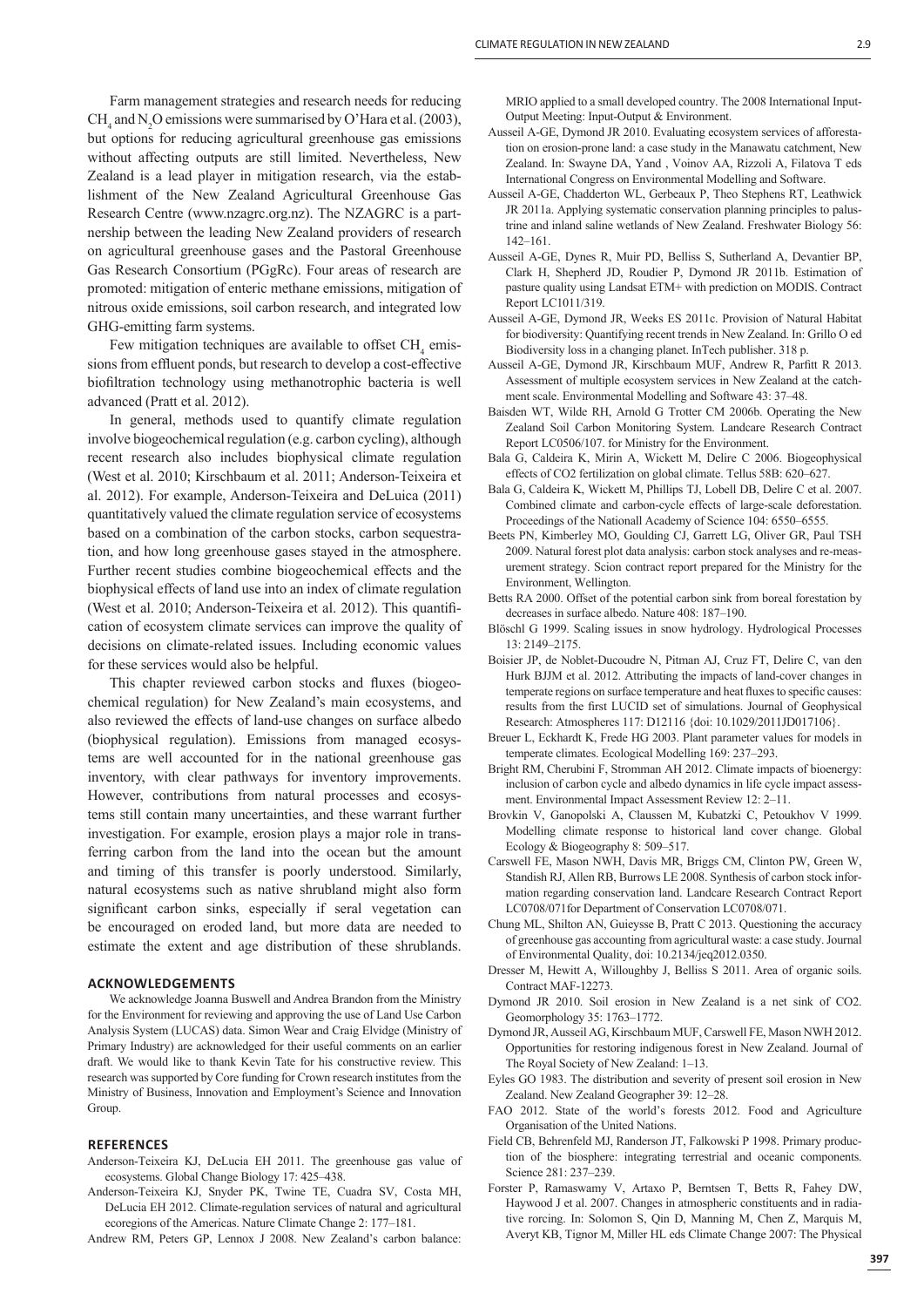Science Basis. Contribution of Working Group I to the Fourth Assessment Report of the Intergovernmental Panel on Climate Change. Cambridge University Press. Pp. 129–234.

- Giltrap DJ, Betts H, Wilde RH, Oliver G, Tate KR, Baisden WT 2001. Contribution of soil carbon to New Zealand's CO2 emissions. Report XIII. Integrate General Linear Model and Digital Elevation Model JNT 0001/136. 44 p.
- Giltrap DL, Ausseil A-GE, Thakur K, Sutherland A 2013. Estimating direct nitrous oxide emissions from agricultural soils in New Zealand using the NZ-DNDC model. Science for the Total Environment, doi: 10.1016/j. scitotenv.2013.03.053.
- Guo LB, Gifford RM 2002. Soil carbon stocks and land use change: a meta analysis. Global Change Biology 8: 345–360.
- Hedley C, Payton IJ, Lynn I, Carrick S, Webb T, McNeill SJ 2012. Random sampling of stony and non-stony soils for testing a national soil carbon monitoring system. Soil Research 50: 18–29.
- Holdaway RJ, Burrows LE, Carswell FE, Marburg AE 2012. Potential for invasive mammalian herbivore control to result in measurable carbon gains. New Zealand Journal of Ecology 36: 252–264.
- IEA 2012. CO2 emissions from fuel combustion: highlights. Paris, International Energy Agency
- IPCC 1996. Chapter 5, Land-use change and forestry. Intergovernmental Panel for Climate Change. Revised 1996 Guidelines for National Greenhouse Gas Inventories: Reference Manual. Bracknell, UK, Intergovernmental Panel for Climate Change. Pp. 5.6–5.75.
- IPCC 2007a. Climate Change 2007: Synthesis Report. Contribution of Working Groups I, II and III to the Fourth Assessment Report of the Intergovernmental Panel on Climate Change. 104 p.
- IPCC 2007b. Climate Change 2007: Synthesis report Volume 4 Agriculture, Forestry and other land use.
- Jackson RB, Randerson JT, Canadell JG, Anderson RG, Avissar R, Baldocchi DD, Bonan GB, Caldeira K, Diffenbaugh NS, Field CB and others 2008. Protecting climate with forests. Environmental Research Letters 3: 1–5.
- Kirschbaum MUF 1999. CenW, a forest growth model with linked carbon, energy, nutrient and water cycles. Ecological Modelling 118: 17–59.
- Kirschbaum MUF, Trotter C, Wakelin S, Baisden T, Curtin D, Dymond JR, Ghani A, Jones H, Deurer M, Arnold G et al. 2009. Carbon stocks and changes in New Zealand's soils and forests, and implications of post-2012 accounting options for land-based emissions offsets and mitigation opportunities – including appendices. Unpublished Landcare Research contract report for Ministry of Agriculture and Forestry, LC0708/174. 457 p.
- Kirschbaum MUF, Whitehead D, Dean SM, Beets PN, Shepherd JD, Ausseil AGE 2011. Implications of albedo changes following afforestation on the benefits of forests as carbon sinks. Biogeosciences 8: 3687–3696.
- Kirschbaum MUF, Lambie S, Dymond JR, Ausseil AG, Payton IJ 2012a. Modelling the growth of kanuka-manuka stands in New Zealand. Unpublished Landcare Research contract report for Scion.
- Kirschbaum MUF, Watt MS, Tait A, Ausseil A-GE. 2012b. Future productivity of Pinus radiata in New Zealand under expected climatic changes. Global Change Biology, 18: 1342-1356.
- Kirschbaum MUF, Saggar S, Tate KR, Thakur K, Giltrap D 2013. Quantifying the climate–change consequences of shifting land use between forest and agriculture. Science of the Total Environment in press.
- Landcare Research 2012. LCDB v3.0 Land Cover Database version 3, June 2012 ed.
- Leathwick JR 2001. New Zealand's potential forest pattern as predicted from species-environment relationships. New Zealand Journal of Botany 39: 447–464.
- Levy PE, Burden A, Cooper MDA, Dinsmore KJ, Drewer J, Evans C, Fowler D, Gaiawyn J, Gray A, Jones SK and others 2012. Methane emissions from soils: synthesis and analysis of a large UK data set. Global Change Biology 18: 1657–1669.
- Lohr S 1999. Sampling: Design and analysis. Pacific Grove, CA, Duxbury Press.
- MacLeod CJ, Moller H 2006. Intensification and diversification of New Zealand agriculture since 1960: An evaluation of current indicators of land use change. Agriculture, Ecosystems & Environment 115: 201–218.
- Marcott SA, Shakun JD, Clark PU, Mix AC 2013. A reconstruction of regional and global temperature for the past 11,300 years. Science 339: 1198–1201.
- Mason NWH, Carswell FE, Overton JM, Briggs CM, Hall GMJ 2012. Estimation of current and potential carbon stocks and Kyoto-compliant carbon gain on conservation land. Science for Conservation report 317. 39 p.
- MBIE 2013. New Zealand Energy Quarterly September Quarter 2012.
- McKelvey PJ 1973. The pattern of the Urewera forests. Forest Research Institute Technical Paper no. 59.
- McNeill SJ, Forester G, Giltrap D 2009. Spatial autocorrelation analysis of data for the soils CMS model. Landcare Research Contract Report LC0910/003for Ministry for the Environment, Wellington.37 p.
- McNeill SJ 2010. Soil CMS model recalibration and uncertainty analysis. Landcare Research Contract Report LC 93. Prepared for the Ministry for the Environment, Wellington, New Zealand. 13 p.
- McNeill SJ, Campbell S, Hewitt A, Webb T 2010. Soil Carbon Monitoring System. Bulk density and soil carbon correction, re-extraction from National Soils Database, and documentation. 26 p.
- McNeill SJ 2012. Respecification and reclassification of the MfE Soil CMS model. Landcare Research Contract Report LC975. Prepared for the Ministry for the Environment, Wellington, New Zealand. 29 p.
- McNeill SJ, Hewitt A, Manderson A 2012. Quantifying the Carbon Currently Stored in New Zealand Soils. NZAGRC Annual Conference.
- MED 2011. Energy Data File: 2010 Calendar Year Edition, www.med.govt. nz, ISSN 1177–6684.
- Millennium Ecosystem Assessment 2003. Ecosystems and Human wellbeing: a framework for assessment. Chapter 13: Climate and air quality . Washington DC, Island Press.
- Millennium Ecosystem Assessment 2005. Millenium ecosystem assessment synthesis report. Washington DC, Island Press.
- Ministry for Primary Industries 2012. National exotic forest description. Wellington, Ministry for Primary Industries.
- Ministry for the Environment 2009. The New Zealand Land Cover Database http://www.mfe.govt.nz/issues/land/land-cover-dbase/
- Ministry for the Environment 2011. New Zealand's greenhouse gas inventory 1990–2009. Report number ME1045.
- Ministry for the Environment 2012. New Zealand's greenhouse gas inventory 1990–2010. Report number ME1095.
- Ministry of Economic Development 2011. New Zealand Energy Strategy 2011–2021: developing our energy potential. Wellington, Ministry of Economic Developemnt.
- Nebel B, Drysdale D 2010. Methodologies for carbon footprinting for the forestry sector. Scion contract report for Ministry of Agriculture and **Forestry**
- Newsome P 1987. The vegetative cover of New Zealand. Wellington, Ministry of Works and Development.
- Nieveen JP, Campbell DI, Schipper LA, Blair IJ 2005. Carbon exchange of grazed pasture on a drained peat soil. Global Change Biology 11: 607–618.
- O'Hara P, Freney J, Ulyatt MJ 2003. Abatement of agricultural non-carbon dioxide greenhouse gas emissions. Report prepared for the Ministry of Agriculture and Forestry on behalf of the Convenor, Ministerial Group on Climate Change, the Minister of Agriculture and the Primary Industries Council.
- Pan Y, Birdsey RA, Fang J, Houghton R, Kauppi PE, Kurz WA, Phillips OL, Shvidenko A, Lewis SL, Canadell JG et al. 2011. A large and persistent carbon sink in the world's forests. Science 333: 988–993.
- Payton IJ, Allen RB, Knowlton JE 1989. A post-fire succession in the northern Urewera forests North Island, New Zealand. New Zealand Journal of Botany 22: 207–222.
- Payton IJ, Newell CL, Beets PN 2004. New Zealand Carbon Monitoring System, indigenous forest and shrubland data collection manual. 68 p.
- Payton IJ, Barringer J, Lambie S, Lynn I, Forrester G, Pinkney T 2010. Carbon sequestration rates for post-1989-compliant indigenous forests. 35 p.
- Pickering A 2011. Detailed methodologies for agricultural greenhouse gas emission calculations. MAF Technical paper No 2011/40.
- Pratt C, Walcroft AS, Tate KR, Ross DJ, Roy R, Reid MH, Veiga PW 2012. Biofiltration of methane emissions from a dairy farm effluent pond. Agriculture, Ecosystems & Environment 152: 33–39.
- Price SJ, Sherlock RR, Kelliher FM, McSeveny TM, Tate KR, Condron LM 2004. Pristine New Zealand forest soil is a strong methane sink. Global Change Biology 10: 16–26.
- Rosser BJ, Ross CW 2011. Recovery of pasture production and soil properties on soil slip scars in erodible siltstone hill country, Wairarapa, New Zealand. New Zealand Journal of Agricultural Research 54: 23–44.
- Roulet NT 2000. Peatlands, carbon storage, greenhouse gases, and the Kyoto Protocol: prospects and significance for Canada. Wetlands 20: 605-615.
- Saggar S, Tate KR, Giltrap DL, Singh J 2008. Soil-atmosphere exchange of nitrous oxide and methane in New Zealand terrestrial ecosystems and their mitigation: a review. Plant and Soil 309: 25–42.
- Schipper LA, McLeod M 2002. Subsidence rates and carbon loss in peat soils following conversion to pasture in the Waikato Region. Soil Use and